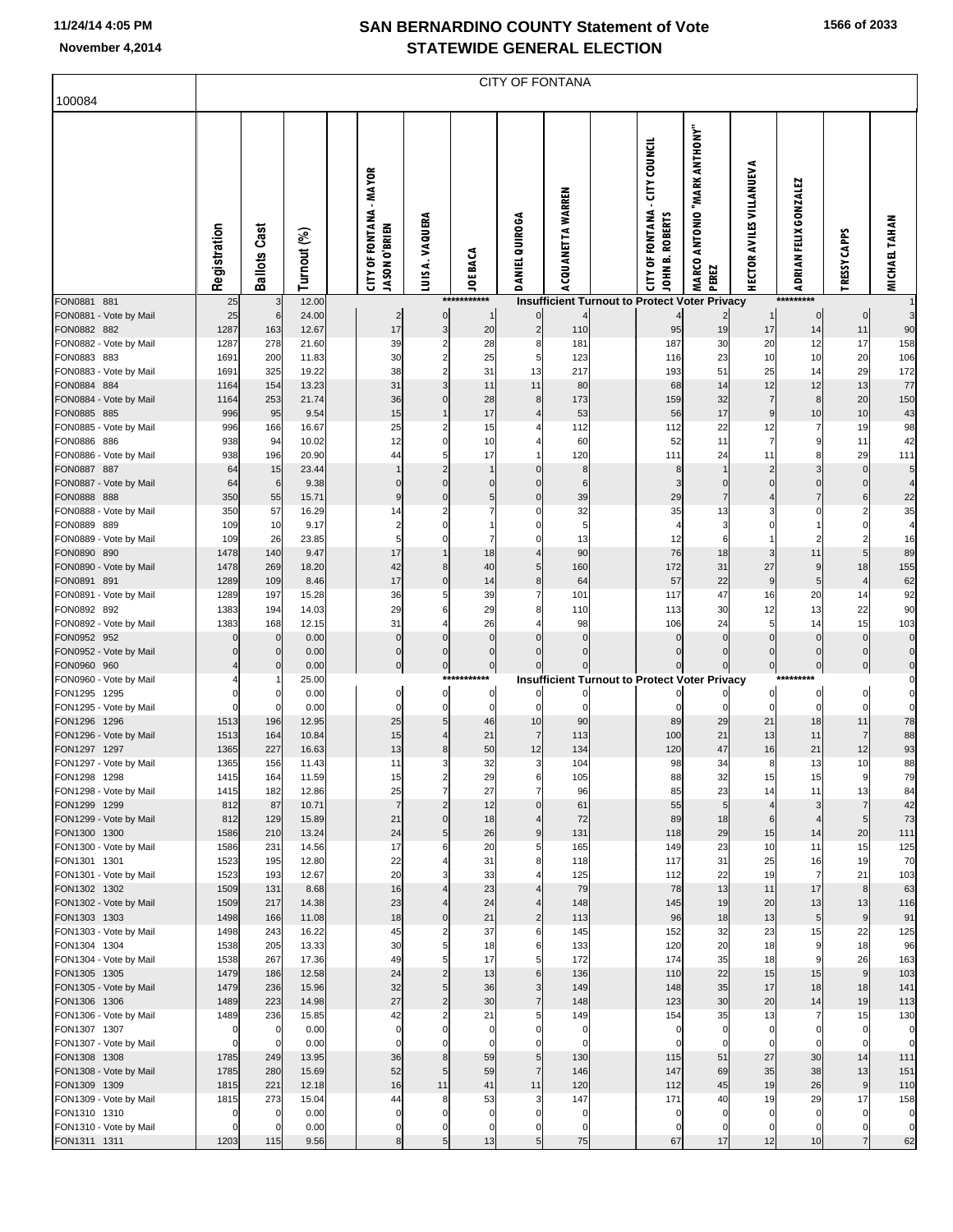# **SAN BERNARDINO COUNTY Statement of Vote**

| November 4,2014                        | <b>STATEWIDE GENERAL ELECTION</b> |                        |                |  |                                                          |                 |                 |                        |                          |  |                                                                                |                                                           |                                 |                       |                |                      |
|----------------------------------------|-----------------------------------|------------------------|----------------|--|----------------------------------------------------------|-----------------|-----------------|------------------------|--------------------------|--|--------------------------------------------------------------------------------|-----------------------------------------------------------|---------------------------------|-----------------------|----------------|----------------------|
| 100084                                 |                                   |                        |                |  |                                                          |                 |                 | <b>CITY OF FONTANA</b> |                          |  |                                                                                |                                                           |                                 |                       |                |                      |
|                                        | Registration                      | Cast<br><b>Ballots</b> | Turnout (%)    |  | - MAYOR<br><b>CITY OF FONTANA</b><br><b>USON O'BRIEN</b> | LUIS A. VAQUERA | <b>JOE BACA</b> | DANIEL QUIROGA         | <b>ACQUANETTA WARREN</b> |  | <b>CITY COUNCIL</b><br><b>OF FONTANA</b><br>JOHN B. ROBERTS<br>$\widetilde{E}$ | "MARK ANTHONY"<br><b>ANTONIO</b><br><b>MARCO</b><br>PEREZ | <b>HECTOR AVILES VILLANUEVA</b> | ADRIAN FELIX GONZALEZ | TRESSY CAPPS   | <b>MICHAEL TAHAN</b> |
| FON1311 - Vote by Mail<br>FON1312 1312 | 1203<br>1084                      | 159<br>90              | 13.22<br>8.30  |  | 24<br>10                                                 | 6               | 28<br>15        | 3<br>8                 | 89<br>46                 |  | 97<br>42                                                                       | 21<br>18                                                  | 16<br>12                        | 18<br>19              | 12<br>5        | 80<br>41             |
| FON1312 - Vote by Mail                 | 1084                              | 89                     | 8.21           |  | 13                                                       |                 | 23              |                        | 45                       |  | 53                                                                             | 18                                                        | 16                              |                       | $\overline{2}$ | 40                   |
| FON1313 1313                           | 1623                              | 153                    | 9.43           |  | 12                                                       | 8               | 54              | 8                      | 64                       |  | 73                                                                             | 32                                                        | 19                              | 32                    | 5              | 62                   |
| FON1313 - Vote by Mail                 | 1623                              | 174                    | 10.72          |  | 24                                                       |                 | 36              | 10                     | 90                       |  | 110                                                                            | 30                                                        | 24                              | 34                    | 10             | 79                   |
| FON1314 1314                           | 1528                              | 160                    | 10.47          |  | 20                                                       | 6               | 32              | 14                     | 80                       |  | 60                                                                             | 45                                                        | 21                              | 30                    | 10             | 70                   |
| FON1314 - Vote by Mail                 | 1528                              | 201                    | 13.15          |  | 23                                                       | 5               | 31              | 10                     | 117                      |  | 128                                                                            | 30                                                        | 17                              | 19                    | 10             | 103                  |
| FON1315 1315                           | 1732                              | 140                    | 8.08           |  | 17                                                       | 6               | 28              | 5                      | 73                       |  | 70                                                                             | 29                                                        | 14                              | 9                     | $\overline{7}$ | 66                   |
| FON1315 - Vote by Mail                 | 1732                              | 250                    | 14.43          |  | 40                                                       | $\overline{2}$  | 33              | $\overline{7}$         | 146                      |  | 161                                                                            | 36                                                        | 15                              | 13                    | 23             | 145                  |
| FON1316 1316                           | 1641                              | 167                    | 10.18          |  | 16                                                       | 5               | 36              | 8                      | 91                       |  | 85                                                                             | 28                                                        | 13                              | 21                    | 8              | 82                   |
| FON1316 - Vote by Mail                 | 1641                              | 325                    | 19.80          |  | 47                                                       | 10              | 45              | 13                     | 198                      |  | 184                                                                            | 69                                                        | 35                              | 14                    | 24             | 176                  |
| FON1317 1317                           | 196                               | 12                     | 6.12           |  | $\Omega$                                                 | $\Omega$        | 2               | $\Omega$               | 10                       |  | 6                                                                              |                                                           | $\overline{c}$                  | $\Omega$              |                | 8                    |
| FON1317 - Vote by Mail                 | 196                               | 25                     | 12.76          |  | $\overline{7}$                                           |                 | 6               | $\overline{2}$         | 8                        |  | 15                                                                             | 6                                                         |                                 |                       | 3              | 10                   |
| FON1318 1318                           | 1619                              | 158                    | 9.76           |  | 16                                                       | 17              | 39              |                        | 71                       |  | 74                                                                             | 34                                                        | 24                              | 22                    |                | 60                   |
| FON1318 - Vote by Mail                 | 1619                              | 151                    | 9.33           |  | 19                                                       | $\overline{4}$  | 30              | 7                      | 85                       |  | 82                                                                             | 34                                                        | 12                              | 15                    | $\mathbf{Q}$   | 84                   |
| FON1319 1319                           | 1605                              | 152                    | 9.47           |  | 13                                                       |                 | 44              | 8<br>5                 | 71                       |  | 74                                                                             | 32                                                        | 33                              | 21                    |                | 66                   |
| FON1319 - Vote by Mail                 | 1605                              | 195<br>67              | 12.15<br>11.51 |  | 29<br>9                                                  |                 | 49<br>17        |                        | 96<br>28                 |  | 119<br>34                                                                      | 35<br>17                                                  | 27<br>11                        | 12<br>6               | 17             | 106<br>25            |
| FON1320 1320<br>FON1320 - Vote by Mail | 582<br>582                        | 68                     | 11.68          |  | 11                                                       |                 | 8               |                        | 43                       |  | 41                                                                             | 10                                                        | $\overline{7}$                  | 6                     |                | 42                   |
| FON1321 1321                           | 868                               | 98                     | 11.29          |  | 11                                                       |                 | 19              |                        | 56                       |  | 53                                                                             | 21                                                        | 15                              |                       |                | 50                   |
| FON1321 - Vote by Mail                 | 868                               | 101                    | 11.64          |  | 11                                                       | 3               | 19              | 5                      | 58                       |  | 64                                                                             | 13                                                        | 12                              | 17                    | 3              | 47                   |
| FON1322 1322                           | 1211                              | 124                    | 10.24          |  | 13                                                       |                 | 39              |                        | 59                       |  | 50                                                                             | 35                                                        | 23                              | 22                    |                | 53                   |
| FON1322 - Vote by Mail                 | 1211                              | 134                    | 11.07          |  | 19                                                       |                 | 35              |                        | 63                       |  | 77                                                                             | 29                                                        | 17                              | 12                    |                | 65                   |
| FON1323 1323                           | 1490                              | 182                    | 12.21          |  | 16                                                       | 13              | 32              | 6                      | 96                       |  | 78                                                                             | 47                                                        | 23                              | 26                    | 6              | 77                   |
| FON1323 - Vote by Mail                 | 1490                              | 237                    | 15.91          |  | 25                                                       |                 | 62              | 14                     | 121                      |  | 151                                                                            | 50                                                        | 26                              | 16                    | 16             | 130                  |
| FON1324 1324                           | 1040                              | 106                    | 10.19          |  | 8                                                        |                 | 17              | 10                     | 58                       |  | 56                                                                             | 21                                                        | 16                              | 9                     | 6              | 42                   |
| FON1324 - Vote by Mail                 | 1040                              | 176                    | 16.92          |  | 22                                                       |                 | 32              | $\overline{2}$         | 104                      |  | 99                                                                             | 30                                                        | 20                              | 9                     | 18             | 103                  |
| FON1325 1325                           | 1419                              | 191                    | 13.46          |  | 23                                                       | 6               | 50              | 13                     | 91                       |  | 96                                                                             | 43                                                        | 20                              | 21                    | 24             | 87                   |
| FON1325 - Vote by Mail                 | 1419                              | 167                    | 1177           |  | 26                                                       |                 | 28              |                        | <b>QR</b>                |  | Q <sub>1</sub>                                                                 | 29                                                        | 19                              | 11                    | $\overline{7}$ | 93                   |

| FON1323 - Vote by Mail | 1490     | 237 | 15.91 | 25             |                | 62           | 14             | 121                                                  | 151 | 50 | 26 | 16        | 16 | 130 |
|------------------------|----------|-----|-------|----------------|----------------|--------------|----------------|------------------------------------------------------|-----|----|----|-----------|----|-----|
| FON1324 1324           | 1040     | 106 | 10.19 | 8              |                | 17           | 10             | 58                                                   | 56  | 21 | 16 |           | 6  | 42  |
| FON1324 - Vote by Mail | 1040     | 176 | 16.92 | 22             |                | 32           | $\overline{2}$ | 104                                                  | 99  | 30 | 20 |           | 18 | 103 |
| FON1325 1325           | 1419     | 191 | 13.46 | 23             |                | 50           | 13             | 91                                                   | 96  | 43 | 20 | 21        | 24 | 87  |
| FON1325 - Vote by Mail | 1419     | 167 | 11.77 | 26             |                | 28           |                | 98                                                   | 91  | 29 | 19 | 11        |    | 93  |
| FON1326 1326           | 1585     | 203 | 12.81 | 30             | 15             | 55           | 12             | 73                                                   | 84  | 54 | 44 | 23        |    | 67  |
| FON1326 - Vote by Mail | 1585     | 158 | 9.97  | 22             | 5              | 29           | 11             | 82                                                   | 79  | 25 | 27 | 22        | 12 | 75  |
| FON1327 1327           | 1611     | 214 | 13.28 | 24             |                | 43           |                | 118                                                  | 114 | 45 | 30 | 14        | 9  | 101 |
| FON1327 - Vote by Mail | 1611     | 222 | 13.78 | 28             |                | 58           |                | 104                                                  | 123 | 44 | 26 | 26        | 11 | 100 |
| FON1328 1328           | 1508     | 120 | 7.96  | 15             |                | 25           | 10             | 61                                                   | 56  | 32 | 16 | 15        | 5  | 56  |
| FON1328 - Vote by Mail | 1508     | 177 | 11.74 | 31             |                | 29           | 19             | 79                                                   | 101 | 40 | 22 | 17        | 11 | 88  |
| FON1575 1575           | 433      | 35  | 8.08  | $\overline{2}$ |                | 11           |                | 15                                                   | 14  | 10 |    |           |    | 8   |
| FON1575 - Vote by Mail | 433      | 65  | 15.01 | 9              |                | 19           |                | 25                                                   | 30  | 11 | 10 |           |    | 26  |
| FON1329 1329           |          |     | 50.00 |                |                | ***********  |                | <b>Insufficient Turnout to Protect Voter Privacy</b> |     |    |    | ********* |    |     |
| FON1329 - Vote by Mail |          |     | 0.00  |                | $\mathbf 0$    | $\mathbf{0}$ |                |                                                      |     |    |    |           |    |     |
| FON1330 1330           |          |     | 0.00  |                | C              |              |                |                                                      |     |    |    |           |    |     |
| FON1330 - Vote by Mail |          |     | 0.00  |                |                |              |                |                                                      |     |    |    |           |    |     |
| FON1331 1331           | 483      | 49  | 10.14 |                |                | 17           |                | 21                                                   | 22  |    |    |           |    | 13  |
| FON1331 - Vote by Mail | 483      | 65  | 13.46 | 11             |                | 16           |                | 33                                                   | 42  |    |    |           |    | 37  |
| FON1332 1332           | 148      | 17  | 11.49 |                |                |              |                | 11                                                   | 11  |    |    |           |    |     |
| FON1332 - Vote by Mail | 148      | 26  | 17.57 |                |                |              |                | 14                                                   | 15  |    |    |           |    | 16  |
| FON1333 1333           | 437      | 25  | 5.72  |                |                |              |                | 15                                                   | 13  | 10 |    |           |    | 12  |
| FON1333 - Vote by Mail | 437      | 43  | 9.84  |                |                |              |                | 31                                                   | 17  | 14 |    |           |    | 24  |
| FON1334 1334           | $\Omega$ |     | 0.00  |                |                |              |                | $\Omega$                                             |     |    |    |           |    |     |
| FON1334 - Vote by Mail | $\Omega$ |     | 0.00  |                |                |              |                |                                                      |     |    |    |           |    |     |
| FON1335 1335           | 1239     | 133 | 10.73 | 13             |                | 27           |                | 73                                                   | 65  | 31 | 18 | 12        |    | 48  |
| FON1335 - Vote by Mail | 1239     | 157 | 12.67 | 31             | 5 <sub>l</sub> | 24           |                | 78                                                   | 88  | 32 | 13 |           |    | 74  |
| FON1336 1336           |          |     | 14.29 |                |                | ***********  |                | <b>Insufficient Turnout to Protect Voter Privacy</b> |     |    |    | ********* |    |     |
| FON1336 - Vote by Mail |          |     | 0.00  |                |                | $\Omega$     |                | $\Omega$                                             |     |    |    |           |    |     |
| FON1337 1337           | 643      | 77  | 11.98 |                |                | 13           |                | 53                                                   | 45  | 10 |    |           |    | 34  |
| FON1337 - Vote by Mail | 643      | 72  | 11.20 | 10             |                | 14           |                | 40                                                   | 43  |    |    |           |    | 43  |
| FON1360 1360           | 1407     | 146 | 10.38 | 15             |                | 44           |                | 68                                                   | 69  | 33 | 22 | 26        |    | 77  |
| FON1360 - Vote by Mail | 1407     | 150 | 10.66 | 20             | 6              | 32           |                | 78                                                   | 82  | 39 | 16 | 19        |    | 73  |
| FON1361 1361           | 1459     | 178 | 12.20 | 24             | 12             | 48           |                | 78                                                   | 90  | 38 | 22 | 32        | 14 | 69  |
| FON1361 - Vote by Mail | 1459     | 175 | 11.99 | 21             |                | 34           | 14             | 99                                                   | 103 | 31 | 17 | 16        | 13 | 99  |
| FON1362 1362           | 1502     | 170 | 11.32 | 14             |                | 45           | 15             | 80                                                   | 84  | 39 | 21 | 23        |    | 68  |
| FON1362 - Vote by Mail | 1502     | 181 | 12.05 | 22             |                | 36           | 5              | 111                                                  | 111 | 30 | 14 | 19        | 14 | 98  |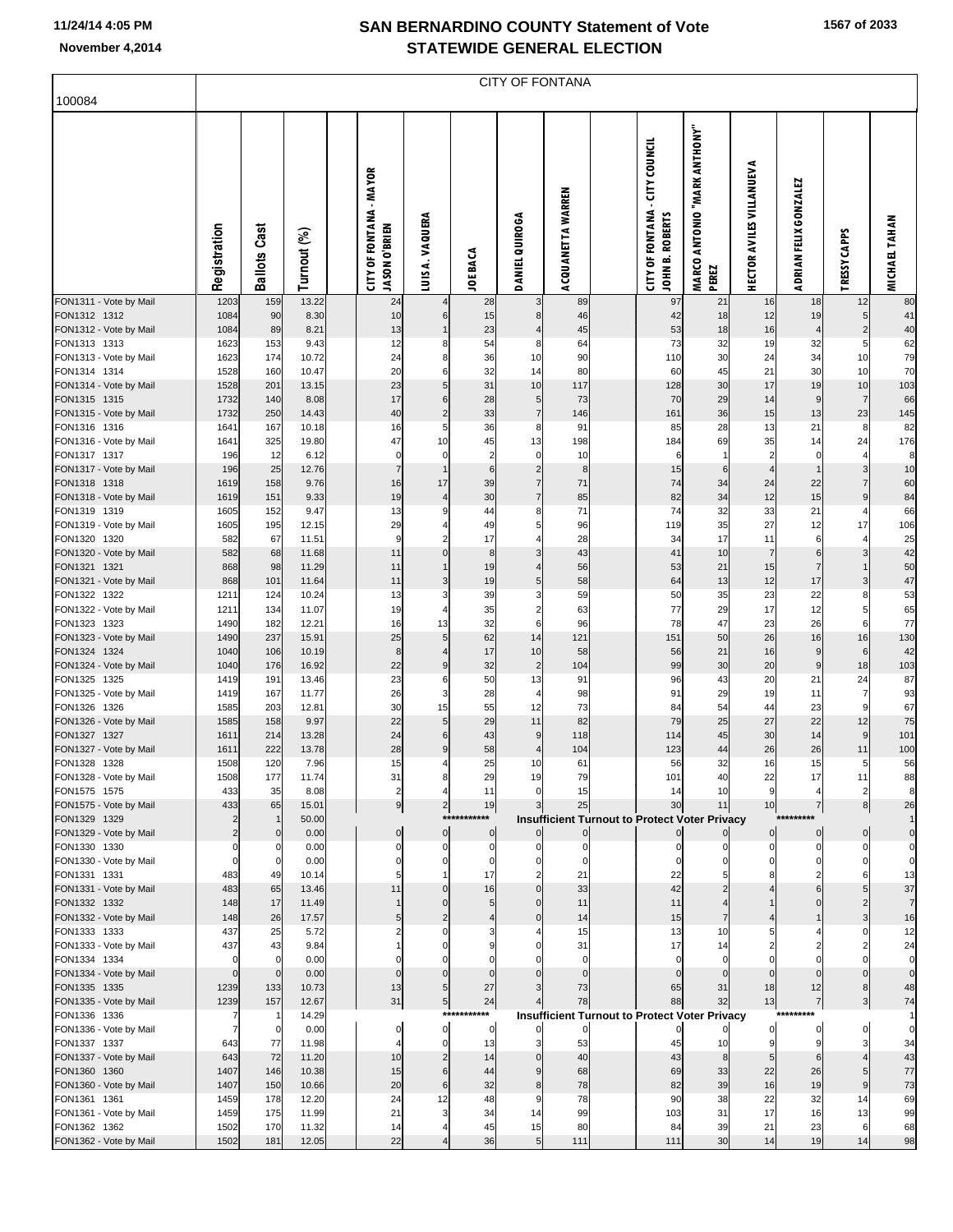F

| 100084                                 |              | <b>CITY OF FONTANA</b>     |             |  |                                                        |                |                          |                            |                         |  |                                                          |                                       |                                 |                       |                     |                               |
|----------------------------------------|--------------|----------------------------|-------------|--|--------------------------------------------------------|----------------|--------------------------|----------------------------|-------------------------|--|----------------------------------------------------------|---------------------------------------|---------------------------------|-----------------------|---------------------|-------------------------------|
|                                        | Registration | <b>Ballots Cast</b>        | Turnout (%) |  | <b>CITY OF FONTANA - MAYOR</b><br><b>JASON O'BRIEN</b> | LUISA. VAQUERA | <b>JOE BACA</b>          | <b>DANIEL QUIROGA</b>      | ACQUANETTA WARREN       |  | <b>CITY OF FONTANA - CITY COUNCIL</b><br>JOHN B. ROBERTS | MARCO ANTONIO "MARK ANTHONY"<br>PEREZ | <b>HECTOR AVILES VILLANUEVA</b> | ADRIAN FELIX GONZALEZ | TRESSY CAPPS        | <b>MICHAEL TAHAN</b>          |
| FON1363 1363                           | 1532         | 143                        | 9.33        |  | 15                                                     | 8              | 44                       | 10                         | 59                      |  | 73                                                       | 31                                    | 19                              | 14                    | 8                   | 56                            |
| FON1363 - Vote by Mail                 | 1532         | 214                        | 13.97       |  | 36                                                     | 12             | 37                       | $\overline{7}$             | 110                     |  | 121                                                      | 40                                    | 20                              | 19                    | 20                  | 101                           |
| FON1364 1364                           | 1715         | 232                        | 13.53       |  | 30                                                     | 10             | 67                       | 12                         | 101                     |  | 128                                                      | 43                                    | 28                              | 21                    | 13                  | 111                           |
| FON1364 - Vote by Mail                 | 1715         | 263                        | 15.34       |  | 52                                                     | 3              | 43                       | 9                          | 147                     |  | 162                                                      | 31                                    | 34                              | 22                    | 23                  | 156                           |
| FON1365 1365                           | 1567         | 128                        | 8.17        |  | 9                                                      |                | 28                       | $\overline{7}$             | 76                      |  | 71                                                       | 19                                    | 10                              | 16                    | $6\phantom{1}6$     | 68                            |
| FON1365 - Vote by Mail                 | 1567         | 227                        | 14.49       |  | 27                                                     | 4              | 37                       | 16                         | 132                     |  | 141                                                      | 40                                    | 20                              | 17                    | 16                  | 136                           |
| FON1366 1366                           | 938          | 101                        | 10.77       |  | 15                                                     | 3              | 19                       | $\overline{4}$             | 58                      |  | 57                                                       | 24                                    | 13                              | 11                    | 3                   | 49                            |
| FON1366 - Vote by Mail                 | 938          | 159                        | 16.95       |  | 21                                                     |                | 25                       | $\overline{7}$             | 91                      |  | 90                                                       | 37                                    | 12                              | 14                    | 13                  | 85                            |
| FON1367 1367                           | 1194         | 155                        | 12.98       |  | 12                                                     | $\overline{2}$ | 42                       | $\overline{5}$             | 89                      |  | 89                                                       | 28                                    | 20                              | 16                    | $\overline{5}$      | 79                            |
| FON1367 - Vote by Mail                 | 1194         | 206                        | 17.25       |  | 15                                                     |                | 25                       | 9                          | 149                     |  | 145                                                      | 21                                    | 15                              | 9                     | 13                  | 149                           |
| FON1368 1368                           | 1649         | 153                        | 9.28        |  | 17                                                     | $\overline{7}$ | 31                       | $\overline{7}$             | 82                      |  | 75                                                       | 26                                    | 26                              | 16                    | 9                   | 77                            |
| FON1368 - Vote by Mail                 | 1649         | 272                        | 16.49       |  | 30                                                     | 9              | 46                       | 8                          | 158                     |  | 163                                                      | 39                                    | 29                              | 24                    | 28                  | 147                           |
| FON1369 1369                           | 1451         | 190                        | 13.09       |  | 19                                                     | 8              | 40                       | 12                         | 103                     |  | 100                                                      | 30                                    | 27                              | 24                    | 13                  | 102                           |
| FON1369 - Vote by Mail                 | 1451         | 235                        | 16.20       |  | 26                                                     | $\overline{4}$ | 38                       | $\overline{7}$             | 151                     |  | 159                                                      | 33                                    | 16                              | 20                    | 13                  | 143                           |
| FON1370 1370                           | 394          | 32                         | 8.12        |  |                                                        | $\overline{0}$ | $\bf8$                   | $\overline{2}$             | 18                      |  | 13                                                       | 6                                     | $\overline{4}$                  | 5 <sub>5</sub>        | 4                   | 18                            |
| FON1370 - Vote by Mail                 | 394          | 86                         | 21.83       |  | 8                                                      | $\overline{2}$ | 20                       | $\mathbf 0$                | 51                      |  | 61                                                       | 15                                    | 9                               | $5 \mid$              | 5                   | 47                            |
| FON1371 1371                           | 344          | 51                         | 14.83       |  | 4                                                      | $\Omega$       | 10                       | $\overline{c}$             | 32                      |  | 22                                                       | 18                                    | $\overline{7}$                  | $\overline{7}$        | $\overline{2}$      | 29                            |
| FON1371 - Vote by Mail                 | 344          | 87                         | 25.29       |  | 10                                                     | 1<br>$\Omega$  | 18                       | $\overline{2}$             | 49                      |  | 43                                                       | 15                                    | 10                              | 6                     | 10                  | 48                            |
| FON1375 1375                           | n            | $\mathbf 0$<br>$\mathbf 0$ | 0.00        |  | $\mathbf 0$<br>$\overline{0}$                          | $\Omega$       | $\pmb{0}$<br>$\mathbf 0$ | $\mathbf 0$<br>$\mathbf 0$ | $\mathbf 0$<br>$\Omega$ |  | $\Omega$<br>$\Omega$                                     | $\Omega$<br>$\Omega$                  | $\mathbf 0$<br>$\mathbf 0$      | $\pmb{0}$             | $\Omega$            | $\mathbf 0$<br>$\overline{0}$ |
| FON1375 - Vote by Mail                 |              |                            | 0.00        |  |                                                        | 3              |                          |                            |                         |  |                                                          |                                       |                                 | $\mathbf 0$           | $\mathbf 0$         |                               |
| FON1376 1376<br>FON1376 - Vote by Mail | 1095<br>1095 | 113<br>154                 | 10.32       |  | 9<br>21                                                |                | 17<br>40                 | $\sqrt{5}$<br>6            | 76<br>80                |  | 48<br>84                                                 | 22<br>38                              | 11<br>10                        | 10                    | $\overline{4}$<br>5 | 66<br>81                      |
|                                        |              |                            | 14.06       |  |                                                        |                |                          |                            |                         |  |                                                          |                                       |                                 | 10                    |                     |                               |
| <b>Precinct Totals</b>                 | 73289        | 8274                       | 11.29       |  | 925                                                    | 266            | 1629                     | 377                        | 4572                    |  | 4279                                                     | 1516                                  | 932                             | 857                   | 510                 | 3859                          |
| Vote by Mail Totals                    | 73289        | 10601                      | 14.46       |  | 1505                                                   | 234            | 1735                     | 343                        | 6201                    |  | 6410                                                     | 1720                                  | 945                             | 775                   | 763                 | 5791                          |
| <b>Grand Totals</b>                    | 73289        | 18875                      | 25.75       |  | 2430                                                   | 500            | 3364                     | 720                        | 10773                   |  | 10689                                                    | 3236                                  | 1877                            | 1632                  | 1273                | 9650                          |
| California                             | 73289        | 18875                      | 25.75       |  | 2430                                                   | 500            | 3364                     | 720                        | 10773                   |  | 10689                                                    | 3236                                  | 1877                            | 1632                  | 1273                | 9650                          |
| San Bernardino County                  | 73289        | 18875                      | 25.75       |  | 2430                                                   | 500            | 3364                     | 720                        | 10773                   |  | 10689                                                    | 3236                                  | 1877                            | 1632                  | 1273                | 9650                          |
| State Bd of Equal 4                    | 73289        | 18875                      | 25.75       |  | 2430                                                   | 500            | 3364                     | 720                        | 10773                   |  | 10689                                                    | 3236                                  | 1877                            | 1632                  | 1273                | 9650                          |
| U. S. Representative District 31       | 10778        | 3180                       | 29.50       |  | 492                                                    | 48             | 390                      | 96                         | 1962                    |  | 1888                                                     | 447                                   | 213                             | 189                   | 269                 | 1728                          |
| U. S. Representative District 35       | 62511        | 15695                      | 25.11       |  | 1938                                                   | 452            | 2974                     | 624                        | 8811                    |  | 8801                                                     | 2789                                  | 1664                            | 1443                  | 1004                | 7922                          |
| Senatorial District 20                 | 73289        | 18875                      | 25.75       |  | 2430                                                   | 500            | 3364                     | 720                        | 10773                   |  | 10689                                                    | 3236                                  | 1877                            | 1632                  | 1273                | 9650                          |
| State Assembly District 47             | 73289        | 18875                      | 25.75       |  | 2430                                                   | 500            | 3364                     | 720                        | 10773                   |  | 10689                                                    | 3236                                  | 1877                            | 1632                  | 1273                | 9650                          |
| <b>Supervisorial District 2</b>        | 54079        | 14007                      | 25.90       |  | 1854                                                   | 367            | 2358                     | 507                        | 8078                    |  | 7944                                                     | 2346                                  | 1356                            | 1162                  | 963                 | 7108                          |
| <b>Supervisorial District 5</b>        | 19210        | 4868                       | 25.34       |  | 576                                                    | 133            | 1006                     | 213                        | 2695                    |  | 2745                                                     | 890                                   | 521                             | 470                   | 310                 | 2542                          |
| City of Fontana                        | 73289        | 18875                      | 25.75       |  | 2430                                                   | 500            | 3364                     | 720                        | 10773                   |  | 10689                                                    | 3236                                  | 1877                            | 1632                  | 1273                | 9650                          |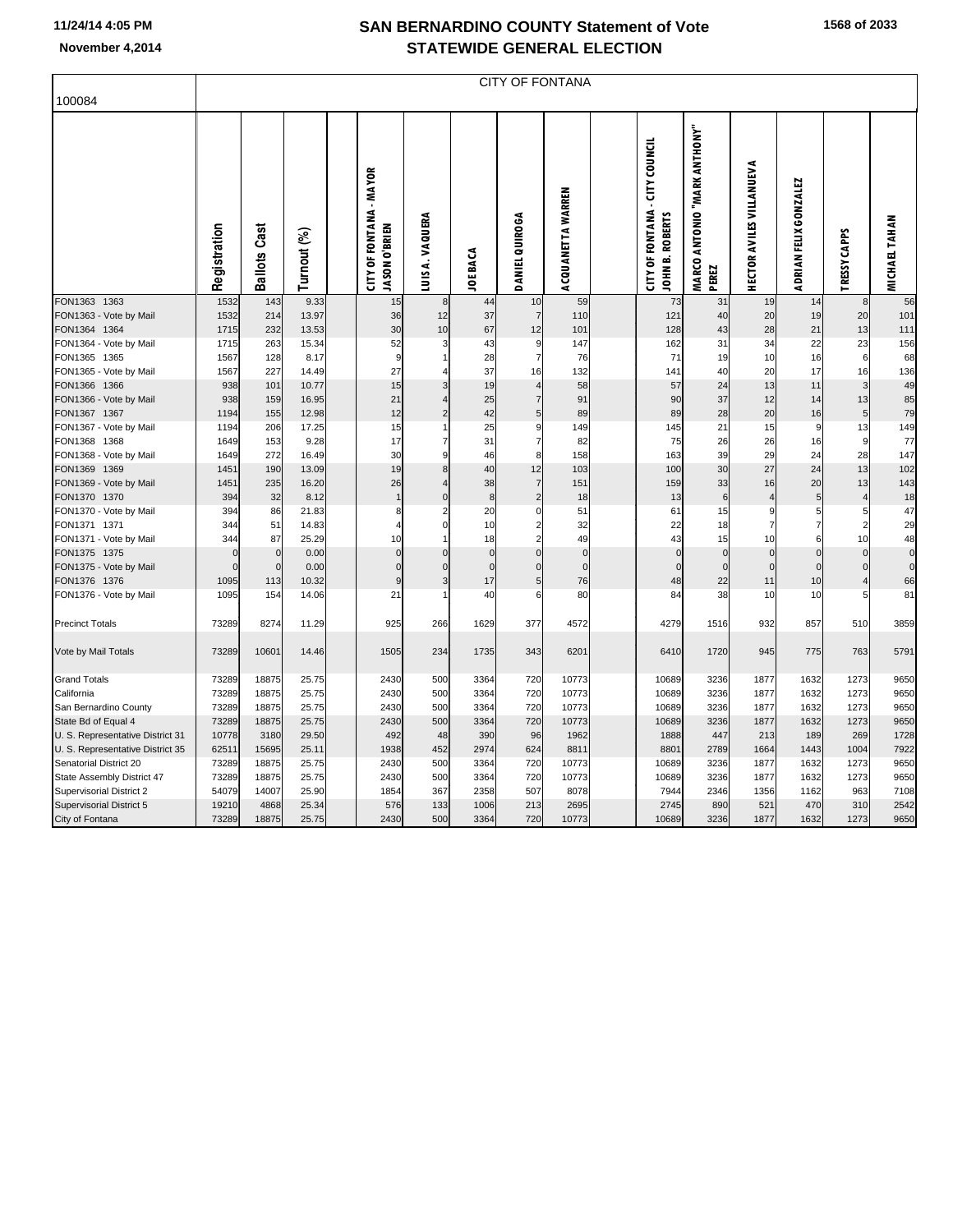|  |  | 1569 of 2033 |
|--|--|--------------|
|--|--|--------------|

| 100084                                 |              | CITY OF FONTANA            |                |  |                                                        |                        |                             |                                     |                   |  |                                                                     |                                         |                                    |                         |                            |                            |
|----------------------------------------|--------------|----------------------------|----------------|--|--------------------------------------------------------|------------------------|-----------------------------|-------------------------------------|-------------------|--|---------------------------------------------------------------------|-----------------------------------------|------------------------------------|-------------------------|----------------------------|----------------------------|
|                                        |              |                            |                |  |                                                        |                        |                             |                                     |                   |  |                                                                     |                                         |                                    |                         |                            |                            |
|                                        | Registration | <b>Ballots Cast</b>        | Turnout (%)    |  | <b>CITY OF FONTANA - MAYOR</b><br><b>UASON O'BRIEN</b> | LUIS A. VAQUERA        | <b>JOE BACA</b>             | <b>DANIEL QUIROGA</b>               | ACQUANETTA WARREN |  | - CITY COUNCIL<br><b>CITY OF FONTANA</b><br>JOHN B. ROBERTS         | "YMOHTMA NARK ANTHONY<br>MARCO<br>PEREZ | <b>HECTOR AVILES VILLANUEVA</b>    | ADRIAN FELIX GONZALEZ   | <b>CAPPS</b><br>TRESSY     | <b>MICHAEL TAHAN</b>       |
| FON0881 881<br>FON0881 - Vote by Mail  | 25<br>25     | 3<br>6                     | 12.00<br>24.00 |  | $\overline{c}$                                         | 0                      | ***********<br>$\mathbf{1}$ | $\overline{0}$                      |                   |  | Insufficient Turnout to Protect Voter Privacy                       |                                         |                                    | *********<br>$\bf{0}$   | $\pmb{0}$                  | 3                          |
| FON0882 882                            | 1287         | 163                        | 12.67          |  | 17                                                     | 3                      | 20                          | $\mathbf{2}$                        | 110               |  | 95                                                                  | 19                                      | 17                                 | 14                      | 11                         | 90                         |
| FON0882 - Vote by Mail<br>FON0883 883  | 1287<br>1691 | 278<br>200                 | 21.60<br>11.83 |  | 39<br>30                                               | 2<br>2                 | 28<br>25                    | 8<br>5                              | 181<br>123        |  | 187<br>116                                                          | 30<br>23                                | 20<br>10                           | 12<br>10                | 17<br>20                   | 158                        |
| FON0883 - Vote by Mail                 | 1691         | 325                        | 19.22          |  | 38                                                     | 2                      | 31                          | 13                                  | 217               |  | 193                                                                 | 51                                      | 25                                 | 14                      | 29                         | 106<br>172                 |
| FON0884 884                            | 1164         | 154                        | 13.23          |  | 31                                                     | 3                      | 11                          | 11                                  | 80                |  | 68                                                                  | 14                                      | 12                                 | 12                      | 13                         | 77                         |
| FON0884 - Vote by Mail<br>FON0885 885  | 1164<br>996  | 253<br>95                  | 21.74<br>9.54  |  | 36<br>15                                               | 0<br>1                 | 28<br>17                    | 8<br>4                              | 173<br>53         |  | 159<br>56                                                           | 32<br>17                                | $\overline{7}$<br>$\boldsymbol{9}$ | 8<br>10                 | 20<br>10                   | 150<br>43                  |
| FON0885 - Vote by Mail                 | 996          | 166                        | 16.67          |  | 25                                                     | 2                      | 15                          |                                     | 112               |  | 112                                                                 | 22                                      | 12                                 |                         | 19                         | 98                         |
| FON0886 886                            | 938          | 94                         | 10.02          |  | 12                                                     | 0                      | 10                          |                                     | 60                |  | 52                                                                  | 11                                      | $\overline{7}$                     | 9                       | 11                         | 42                         |
| FON0886 - Vote by Mail<br>FON0887 887  | 938<br>64    | 196<br>15                  | 20.90<br>23.44 |  | 44                                                     | 5<br>$\overline{2}$    | 17                          | $\mathbf 0$                         | 120<br>8          |  | 111<br>8                                                            | 24                                      | 11<br>$\overline{2}$               | 8<br>3                  | 29<br>$\mathbf 0$          | 111<br>5                   |
| FON0887 - Vote by Mail                 | 64           | 6                          | 9.38           |  | 0                                                      | 0                      | $\mathbf 0$                 | $\mathbf 0$                         | 6                 |  | 3                                                                   | $\pmb{0}$                               | $\mathbf 0$                        | $\mathbf 0$             | $\mathbf 0$                | 4                          |
| FON0888 888                            | 350          | 55                         | 15.71          |  |                                                        | 0                      | 5<br>7                      | $\mathbf 0$                         | 39                |  | 29                                                                  | $\overline{7}$                          | $\overline{4}$                     | $\overline{7}$<br>O     | 6<br>$\overline{2}$        | 22                         |
| FON0888 - Vote by Mail<br>FON0889 889  | 350<br>109   | 57<br>10                   | 16.29<br>9.17  |  | 14<br>2                                                | 2<br>0                 |                             | 0<br>0                              | 32<br>5           |  | 35<br>$\overline{4}$                                                | 13<br>3                                 | 3<br>$\mathbf 0$                   |                         | $\Omega$                   | 35<br>4                    |
| FON0889 - Vote by Mail                 | 109          | 26                         | 23.85          |  | 5                                                      | 0                      | 7                           | 0                                   | 13                |  | 12                                                                  | 6                                       | $\mathbf{1}$                       | 2                       | $\overline{2}$             | 16                         |
| FON0890 890<br>FON0890 - Vote by Mail  | 1478<br>1478 | 140<br>269                 | 9.47           |  | 17<br>42                                               | 8                      | 18<br>40                    | 4<br>5 <sub>l</sub>                 | 90<br>160         |  | 76<br>172                                                           | 18<br>31                                | 3<br>27                            | 11<br>9                 | 5<br>18                    | 89                         |
| FON0891 891                            | 1289         | 109                        | 18.20<br>8.46  |  | 17                                                     | 0                      | 14                          | 8 <sup>1</sup>                      | 64                |  | 57                                                                  | 22                                      | 9                                  | 5                       | $\overline{4}$             | 155<br>62                  |
| FON0891 - Vote by Mail                 | 1289         | 197                        | 15.28          |  | 36                                                     | 5                      | 39                          | 7                                   | 101               |  | 117                                                                 | 47                                      | 16                                 | 20                      | 14                         | 92                         |
| FON0892 892<br>FON0892 - Vote by Mail  | 1383<br>1383 | 194<br>168                 | 14.03<br>12.15 |  | 29<br>31                                               | 6<br>4                 | 29<br>26                    | 8                                   | 110<br>98         |  | 113<br>106                                                          | 30<br>24                                | 12<br>5                            | 13<br>14                | 22<br>15                   | 90<br>103                  |
| FON0952 952                            |              | $\mathbf 0$                | 0.00           |  | C                                                      | 0                      | $\mathbf 0$                 | $\Omega$                            | 0                 |  | $\mathbf 0$                                                         | $\mathbf 0$                             | $\mathbf 0$                        | $\Omega$                | $\mathbf 0$                | $\mathbf 0$                |
| FON0952 - Vote by Mail                 |              | $\mathbf 0$                | 0.00           |  | 0                                                      | 0                      | $\pmb{0}$                   | $\Omega$                            | $\mathbf 0$       |  | $\pmb{0}$                                                           | $\pmb{0}$                               | $\mathbf 0$                        | $\pmb{0}$               | $\bf 0$                    | $\pmb{0}$                  |
| FON0960 960<br>FON0960 - Vote by Mail  |              | $\mathbf 0$                | 0.00<br>25.00  |  | 0                                                      | $\overline{0}$<br>**** | $\pmb{0}$                   |                                     |                   |  | $\mathbf 0$<br><b>Insufficient Turnout to Protect Voter Privacy</b> |                                         | $\pmb{0}$                          | $\pmb{0}$               | $\pmb{0}$                  | $\pmb{0}$<br>0             |
| FON1295 1295                           |              | 0                          | 0.00           |  | 0                                                      | $\pmb{0}$              | 0                           |                                     |                   |  |                                                                     |                                         | 0                                  | 0                       | $\pmb{0}$                  | $\pmb{0}$                  |
| FON1295 - Vote by Mail                 |              | $\Omega$                   | 0.00           |  | 0                                                      | 0                      | $\mathbf 0$                 | $\Omega$                            |                   |  | 0                                                                   | $\mathbf 0$                             | $\mathbf 0$                        | $\Omega$                | $\mathbf 0$                | $\mathbf 0$                |
| FON1296 1296<br>FON1296 - Vote by Mail | 1513<br>1513 | 196<br>164                 | 12.95<br>10.84 |  | 25<br>15                                               | 5<br>4                 | 46<br>21                    | 10<br>7                             | 90<br>113         |  | 89<br>100                                                           | 29<br>21                                | 21<br>13                           | 18<br>11                | 11<br>$\overline{7}$       | 78<br>88                   |
| FON1297 1297                           | 1365         | 227                        | 16.63          |  | 13                                                     | 8                      | 50                          | 12                                  | 134               |  | 120                                                                 | 47                                      | 16                                 | 21                      | 12                         | 93                         |
| FON1297 - Vote by Mail<br>FON1298 1298 | 1365<br>1415 | 156                        | 11.43<br>11.59 |  | 11                                                     | 3<br>2                 | 32<br>29                    | $\mathbf{3}$<br>6                   | 104               |  | 98<br>88                                                            | 34<br>32                                | 8<br>15                            | 13                      | 10<br>9                    | 88<br>79                   |
| FON1298 - Vote by Mail                 | 1415         | 164<br>182                 | 12.86          |  | 15<br>25                                               | $\overline{7}$         | 27                          | 7                                   | 105<br>96         |  | 85                                                                  | 23                                      | 14                                 | 15<br>11                | 13                         | 84                         |
| FON1299 1299                           | 812          | 87                         | 10.71          |  | $\overline{7}$                                         | $\overline{2}$         | 12                          | $\mathbf{0}$                        | 61                |  | 55                                                                  | 5                                       | $\overline{4}$                     | 3                       | $\overline{7}$             | 42                         |
| FON1299 - Vote by Mail<br>FON1300 1300 | 812<br>1586  | 129<br>210                 | 15.89<br>13.24 |  | 21<br>24                                               | $\pmb{0}$<br>5         | 18<br>26                    | 4<br>9                              | 72<br>131         |  | 89<br>118                                                           | 18<br>29                                | 6<br>15                            | $\overline{4}$<br>14    | 5<br>20                    | 73<br>111                  |
| FON1300 - Vote by Mail                 | 1586         | 231                        | 14.56          |  | 17                                                     | 6                      | 20                          | 5                                   | 165               |  | 149                                                                 | 23                                      | 10                                 | 11                      | 15                         | 125                        |
| FON1301 1301                           | 1523         | 195                        | 12.80          |  | 22                                                     | 4                      | 31                          | 8                                   | 118               |  | 117                                                                 | 31                                      | 25                                 | 16                      | 19                         | 70                         |
| FON1301 - Vote by Mail<br>FON1302 1302 | 1523<br>1509 | 193<br>131                 | 12.67<br>8.68  |  | 20<br>16                                               | 3<br>4                 | 33<br>23                    | 4                                   | 125<br>79         |  | 112<br>78                                                           | 22<br>13                                | 19<br>11                           | $\overline{7}$<br>17    | 21<br>$\bf8$               | 103<br>63                  |
| FON1302 - Vote by Mail                 | 1509         | 217                        | 14.38          |  | 23                                                     | 4                      | 24                          | 4                                   | 148               |  | 145                                                                 | 19                                      | 20                                 | 13                      | 13                         | 116                        |
| FON1303 1303                           | 1498         | 166                        | 11.08          |  | 18                                                     | $\mathbf 0$            | 21                          | $\overline{2}$                      | 113               |  | 96                                                                  | 18                                      | 13                                 | 5                       | $\boldsymbol{9}$           | 91                         |
| FON1303 - Vote by Mail<br>FON1304 1304 | 1498<br>1538 | 243<br>205                 | 16.22<br>13.33 |  | 45<br>30                                               | 2<br>5                 | 37<br>18                    | 6<br>6                              | 145<br>133        |  | 152<br>120                                                          | 32<br>20                                | 23<br>18                           | 15<br>9                 | 22<br>18                   | 125<br>96                  |
| FON1304 - Vote by Mail                 | 1538         | 267                        | 17.36          |  | 49                                                     | 5                      | 17                          | $5 \mid$                            | 172               |  | 174                                                                 | 35                                      | 18                                 | 9                       | 26                         | 163                        |
| FON1305 1305<br>FON1305 - Vote by Mail | 1479<br>1479 | 186<br>236                 | 12.58<br>15.96 |  | 24<br>32                                               | $\overline{2}$<br>5    | 13<br>36                    | $6 \mid$<br>$\overline{\mathbf{3}}$ | 136<br>149        |  | 110<br>148                                                          | 22<br>35                                | 15<br>17                           | 15<br>18                | $\boldsymbol{9}$<br>18     | 103<br>141                 |
| FON1306 1306                           | 1489         | 223                        | 14.98          |  | 27                                                     | $\overline{c}$         | 30                          | $\overline{7}$                      | 148               |  | 123                                                                 | 30                                      | 20                                 | 14                      | 19                         | 113                        |
| FON1306 - Vote by Mail                 | 1489         | 236                        | 15.85          |  | 42                                                     | 2                      | 21                          | 5                                   | 149               |  | 154                                                                 | 35                                      | 13                                 | 7                       | 15                         | 130                        |
| FON1307 1307<br>FON1307 - Vote by Mail | 0<br>C       | $\mathbf 0$<br>$\mathbf 0$ | 0.00<br>0.00   |  | 0<br>0                                                 | 0<br>0                 | 0<br>0                      | 0<br>0                              | 0<br>$\mathbf 0$  |  | $\mathbf 0$<br>$\mathbf 0$                                          | 0<br>0                                  | $\pmb{0}$<br>$\mathbf 0$           | $\mathbf 0$<br>$\Omega$ | $\mathbf 0$<br>$\mathbf 0$ | $\mathbf 0$<br>$\mathbf 0$ |
| FON1308 1308                           | 1785         | 249                        | 13.95          |  | 36                                                     | 8                      | 59                          | 5 <sub>l</sub>                      | 130               |  | 115                                                                 | 51                                      | 27                                 | 30                      | 14                         | 111                        |
| FON1308 - Vote by Mail                 | 1785         | 280                        | 15.69          |  | 52                                                     | 5                      | 59                          | 7                                   | 146               |  | 147                                                                 | 69                                      | 35                                 | 38                      | 13                         | 151                        |
| FON1309 1309<br>FON1309 - Vote by Mail | 1815<br>1815 | 221<br>273                 | 12.18<br>15.04 |  | 16<br>44                                               | 11<br>8                | 41<br>53                    | 11<br>3                             | 120<br>147        |  | 112<br>171                                                          | 45<br>40                                | 19<br>19                           | 26<br>29                | $\boldsymbol{9}$<br>17     | 110<br>158                 |
| FON1310 1310                           |              | $\mathbf 0$                | 0.00           |  | 0                                                      | 0                      | 0                           | 0                                   | 0                 |  | $\mathbf 0$                                                         | $\mathbf 0$                             | $\mathbf 0$                        | $\Omega$                | $\mathbf 0$                | $\pmb{0}$                  |
| FON1310 - Vote by Mail                 |              | $\mathbf 0$                | 0.00           |  | 0                                                      | 0                      | 0                           | 0                                   | 0                 |  | $\mathbf 0$<br>67                                                   | $\mathbf 0$<br>17                       | $\mathbf 0$                        | 0<br>10                 | 0<br>$\overline{7}$        | $\overline{0}$             |
| FON1311 1311                           | 1203         | 115                        | 9.56           |  | 8                                                      | 5                      | 13                          | 5 <sub>l</sub>                      | 75                |  |                                                                     |                                         | 12                                 |                         |                            | 62                         |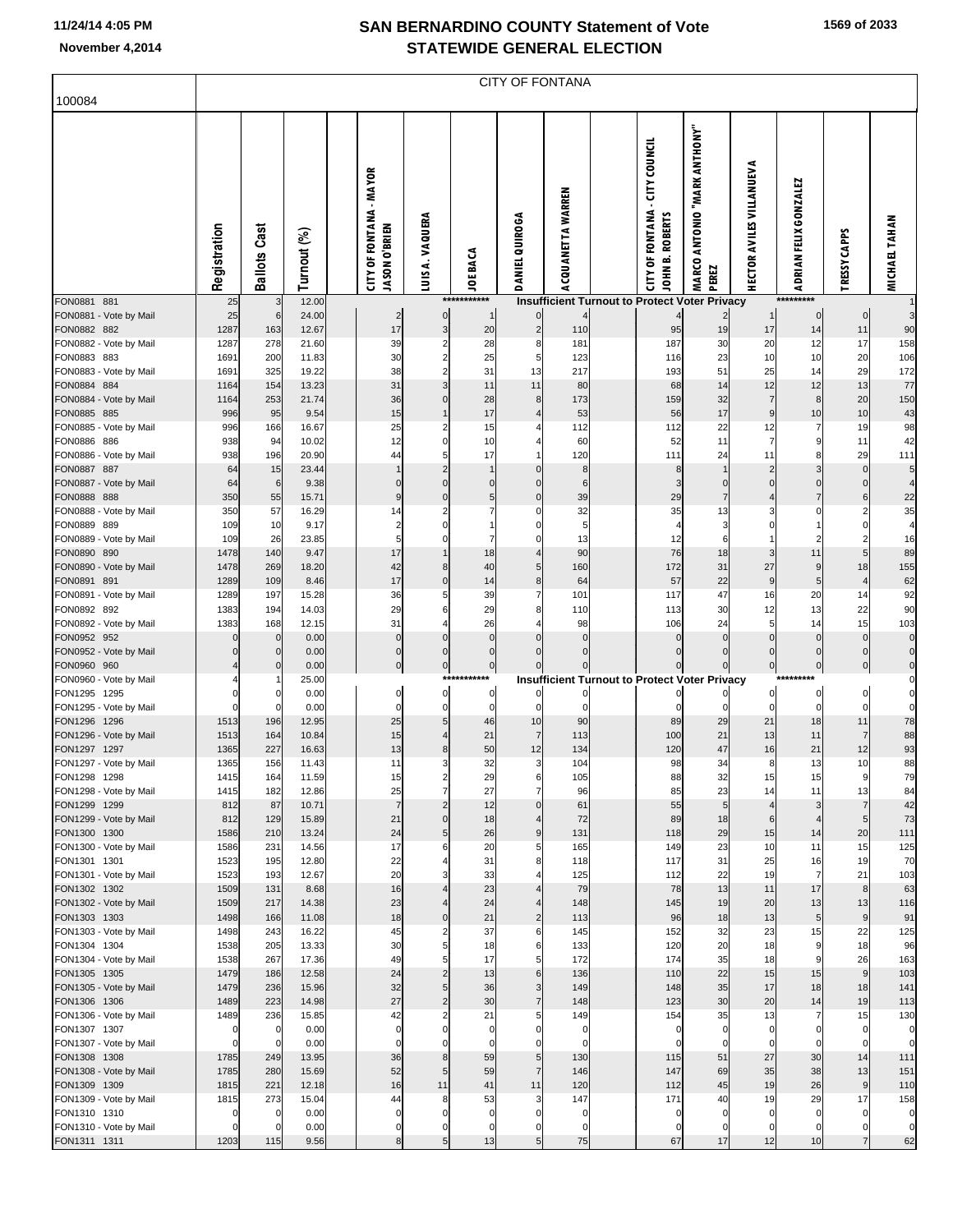| 100084                                 |                    | CITY OF FONTANA     |                |  |                                                 |                             |                       |                                  |                   |  |                                                             |                                       |                                 |                         |                              |                      |
|----------------------------------------|--------------------|---------------------|----------------|--|-------------------------------------------------|-----------------------------|-----------------------|----------------------------------|-------------------|--|-------------------------------------------------------------|---------------------------------------|---------------------------------|-------------------------|------------------------------|----------------------|
|                                        | Registration       | <b>Ballots Cast</b> | Turnout (%)    |  | <b>CITY OF FONTANA - MAYOR</b><br>JASON O'BRIEN | LUISA. VAQUERA              | <b>JOE BACA</b>       | DANIEL QUIROGA                   | ACQUANETTA WARREN |  | - CITY COUNCIL<br><b>CITY OF FONTANA</b><br>JOHN B. ROBERTS | MARCO ANTONIO "MARK ANTHONY"<br>PEREZ | <b>HECTOR AVILES VILLANUEVA</b> | ADRIAN FELIX GONZALEZ   | TRESSY CAPPS                 | MICHAEL TAHAN        |
| FON1311 - Vote by Mail<br>FON1312 1312 | 1203<br>1084       | 159<br>90           | 13.22<br>8.30  |  | 24<br>10                                        |                             | 28<br>15              | 3                                | 89<br>46          |  | 97<br>42                                                    | 21                                    | 16<br>12                        | 18                      | 12                           | 80                   |
| FON1312 - Vote by Mail                 | 1084               | 89                  | 8.21           |  | 13                                              | 6<br>$\mathbf{1}$           | 23                    | 8<br>$\overline{4}$              | 45                |  | 53                                                          | 18<br>18                              | 16                              | 19<br>$\overline{4}$    | 5<br>$\overline{\mathbf{c}}$ | 41<br>40             |
| FON1313 1313                           | 1623               | 153                 | 9.43           |  | 12                                              | 8                           | 54                    | 8                                | 64                |  | 73                                                          | 32                                    | 19                              | 32                      | 5                            | 62                   |
| FON1313 - Vote by Mail                 | 1623               | 174                 | 10.72          |  | 24                                              | 8                           | 36                    | 10                               | 90                |  | 110                                                         | 30                                    | 24                              | 34                      | 10                           | 79                   |
| FON1314 1314                           | 1528               | 160                 | 10.47          |  | 20                                              | 6                           | 32                    | 14                               | 80                |  | 60                                                          | 45                                    | 21                              | 30                      | 10                           | 70                   |
| FON1314 - Vote by Mail<br>FON1315 1315 | 1528<br>1732       | 201<br>140          | 13.15<br>8.08  |  | 23<br>17                                        | $\overline{5}$<br>$\,6$     | 31<br>28              | 10<br>5                          | 117<br>73         |  | 128<br>70                                                   | 30<br>29                              | 17<br>14                        | 19<br>9                 | 10<br>$\overline{7}$         | 103<br>66            |
| FON1315 - Vote by Mail                 | 1732               | 250                 | 14.43          |  | 40                                              | $\overline{\mathbf{c}}$     | 33                    | $\overline{7}$                   | 146               |  | 161                                                         | 36                                    | 15                              | 13                      | 23                           | 145                  |
| FON1316 1316                           | 1641               | 167                 | 10.18          |  | 16                                              | 5                           | 36                    | 8                                | 91                |  | 85                                                          | 28                                    | 13                              | 21                      | 8                            | 82                   |
| FON1316 - Vote by Mail                 | 1641               | 325                 | 19.80          |  | 47                                              | 10                          | 45                    | 13                               | 198               |  | 184                                                         | 69                                    | 35                              | 14                      | 24                           | 176                  |
| FON1317 1317                           | 196                | 12                  | 6.12           |  | $\mathbf 0$                                     | $\mathbf 0$                 | $\overline{2}$        | $\mathbf 0$                      | 10                |  | 6                                                           | $\overline{1}$                        | $\overline{2}$                  | $\mathbf 0$             | $\overline{4}$               | 8                    |
| FON1317 - Vote by Mail<br>FON1318 1318 | 196<br>1619        | 25<br>158           | 12.76<br>9.76  |  | $\overline{7}$<br>16                            | $\mathbf{1}$<br>17          | $6\phantom{1}6$<br>39 | $\overline{2}$<br>$\overline{7}$ | 8<br>71           |  | 15<br>74                                                    | $6\phantom{1}6$<br>34                 | $\overline{4}$<br>24            | $\overline{1}$<br>22    | 3<br>$\overline{7}$          | 10<br>60             |
| FON1318 - Vote by Mail                 | 1619               | 151                 | 9.33           |  | 19                                              | $\overline{4}$              | 30                    | $\overline{7}$                   | 85                |  | 82                                                          | 34                                    | 12                              | 15                      | 9                            | 84                   |
| FON1319 1319                           | 1605               | 152                 | 9.47           |  | 13                                              | 9                           | 44                    | 8                                | 71                |  | 74                                                          | 32                                    | 33                              | 21                      | 4                            | 66                   |
| FON1319 - Vote by Mail                 | 1605               | 195                 | 12.15          |  | 29                                              | 4                           | 49                    | 5                                | 96                |  | 119                                                         | 35                                    | 27                              | 12                      | 17                           | 106                  |
| FON1320 1320                           | 582                | 67                  | 11.51          |  | 9                                               | $\overline{2}$              | 17                    | $\overline{4}$                   | 28                |  | 34                                                          | 17                                    | 11                              | 6                       | $\overline{4}$               | 25                   |
| FON1320 - Vote by Mail<br>FON1321 1321 | 582<br>868         | 68<br>98            | 11.68<br>11.29 |  | 11<br>11                                        | $\mathbf 0$<br>$\mathbf{1}$ | 8<br>19               | 3<br>$\overline{4}$              | 43<br>56          |  | 41<br>53                                                    | 10<br>21                              | $\overline{7}$<br>15            | $\,6$<br>$\overline{7}$ | 3<br>$\overline{1}$          | 42<br>50             |
| FON1321 - Vote by Mail                 | 868                | 101                 | 11.64          |  | 11                                              | 3                           | 19                    | 5                                | 58                |  | 64                                                          | 13                                    | 12                              | 17                      | 3                            | 47                   |
| FON1322 1322                           | 1211               | 124                 | 10.24          |  | 13                                              | 3                           | 39                    | 3                                | 59                |  | 50                                                          | 35                                    | 23                              | 22                      | 8                            | 53                   |
| FON1322 - Vote by Mail                 | 1211               | 134                 | 11.07          |  | 19                                              | 4                           | 35                    | $\overline{\mathbf{c}}$          | 63                |  | 77                                                          | 29                                    | 17                              | 12                      | 5                            | 65                   |
| FON1323 1323                           | 1490               | 182                 | 12.21          |  | 16                                              | 13                          | 32                    | 6                                | 96                |  | 78                                                          | 47                                    | 23                              | 26                      | 6<br>16                      | 77                   |
| FON1323 - Vote by Mail<br>FON1324 1324 | 1490<br>1040       | 237<br>106          | 15.91<br>10.19 |  | 25<br>8                                         | 5<br>$\overline{4}$         | 62<br>17              | 14<br>10                         | 121<br>58         |  | 151<br>56                                                   | 50<br>21                              | 26<br>16                        | 16<br>9                 | 6                            | 130<br>42            |
| FON1324 - Vote by Mail                 | 1040               | 176                 | 16.92          |  | 22                                              | 9                           | 32                    | $\overline{c}$                   | 104               |  | 99                                                          | 30                                    | 20                              | 9                       | 18                           | 103                  |
| FON1325 1325                           | 1419               | 191                 | 13.46          |  | 23                                              | 6                           | 50                    | 13                               | 91                |  | 96                                                          | 43                                    | 20                              | 21                      | 24                           | 87                   |
| FON1325 - Vote by Mail                 | 1419               | 167                 | 11.77          |  | 26                                              | 3                           | 28                    | $\overline{4}$                   | 98                |  | 91                                                          | 29                                    | 19                              | 11                      | $\overline{7}$               | 93                   |
| FON1326 1326<br>FON1326 - Vote by Mail | 1585<br>1585       | 203<br>158          | 12.81<br>9.97  |  | 30<br>22                                        | 15<br>5                     | 55<br>29              | 12<br>11                         | 73<br>82          |  | 84<br>79                                                    | 54<br>25                              | 44<br>27                        | 23<br>22                | 9<br>12                      | 67<br>75             |
| FON1327 1327                           | 1611               | 214                 | 13.28          |  | 24                                              | $\,6$                       | 43                    | 9                                | 118               |  | 114                                                         | 45                                    | 30                              | 14                      | 9                            | 101                  |
| FON1327 - Vote by Mail                 | 1611               | 222                 | 13.78          |  | 28                                              | $\boldsymbol{9}$            | 58                    | $\overline{4}$                   | 104               |  | 123                                                         | 44                                    | 26                              | 26                      | 11                           | 100                  |
| FON1328 1328                           | 1508               | 120                 | 7.96           |  | 15                                              | 4                           | 25                    | 10                               | 61                |  | 56                                                          | 32                                    | 16                              | 15                      | 5                            | 56                   |
| FON1328 - Vote by Mail                 | 1508               | 177                 | 11.74          |  | 31                                              |                             | 29                    | 19                               | 79                |  | 101                                                         | 40                                    | 22                              | 17                      | 11                           | 88                   |
| FON1575 1575<br>FON1575 - Vote by Mail | 433<br>433         | 35<br>65            | 8.08<br>15.01  |  | $\overline{2}$<br>9                             | $2 \vert$                   | 11<br>19              | $\mathbf 0$<br>3                 | 15<br>25          |  | 14<br>30                                                    | 10<br>11                              | 9<br>10                         | 4<br>$\overline{7}$     | $\overline{2}$<br>8          | 8<br>26              |
| FON1329 1329                           | $\overline{2}$     |                     | 50.00          |  |                                                 |                             | ***********           |                                  |                   |  | <b>Insufficient Turnout to Protect Voter Privacy</b>        |                                       |                                 |                         |                              |                      |
| FON1329 - Vote by Mail                 | $\overline{c}$     | $\mathbf 0$         | 0.00           |  | $\mathbf 0$                                     | $\mathbf 0$                 | $\mathbf 0$           | $\mathbf 0$                      |                   |  |                                                             |                                       | $\overline{0}$                  | $\overline{0}$          | $\mathbf 0$                  | $\mathbf 0$          |
| FON1330 1330                           | $\Omega$           |                     | 0.00           |  | 0                                               | $\Omega$                    | $\mathbf 0$           | O                                | 0                 |  |                                                             |                                       |                                 | $\Omega$                | $\Omega$                     | 0                    |
| FON1330 - Vote by Mail<br>FON1331 1331 | $\mathbf 0$<br>483 | 0<br>49             | 0.00<br>10.14  |  | 0                                               | 0<br>1                      | $\mathbf 0$<br>17     | 0<br>$\overline{2}$              | 0<br>21           |  | 0<br>22                                                     | 0                                     | $\Omega$                        | $\mathbf 0$             | $\mathbf 0$<br>6             | 0                    |
| FON1331 - Vote by Mail                 | 483                | 65                  | 13.46          |  | 11                                              | $\mathbf{0}$                | 16                    | $\mathbf{0}$                     | 33                |  | 42                                                          | $\overline{2}$                        |                                 | 6                       | 5                            | 13<br>37             |
| FON1332 1332                           | 148                | 17                  | 11.49          |  | 1                                               | $\Omega$                    | 5                     | $\Omega$                         | 11                |  | 11                                                          |                                       |                                 |                         | $\overline{2}$               | $\overline{7}$       |
| FON1332 - Vote by Mail                 | 148                | 26                  | 17.57          |  | 5                                               | $\overline{2}$              | $\overline{4}$        | $\Omega$                         | 14                |  | 15                                                          | 7                                     |                                 |                         | 3                            | 16                   |
| FON1333 1333                           | 437                | 25                  | 5.72           |  | 2                                               | $\Omega$                    |                       |                                  | 15                |  | 13                                                          | 10                                    |                                 |                         | $\Omega$                     | $12$                 |
| FON1333 - Vote by Mail<br>FON1334 1334 | 437<br>$\mathbf 0$ | 43                  | 9.84<br>0.00   |  |                                                 | $\Omega$<br>$\Omega$        | 9                     | 0                                | 31<br>$\Omega$    |  | 17<br>$\mathbf 0$                                           | 14<br>$\mathbf 0$                     | $\overline{2}$<br>$\Omega$      | 2<br>$\Omega$           | $\overline{2}$<br>$\Omega$   | 24<br>$\overline{0}$ |
| FON1334 - Vote by Mail                 | $\mathbf 0$        | $\mathbf 0$         | 0.00           |  | $\mathbf 0$                                     | $\mathbf 0$                 | $\Omega$              | $\Omega$                         | $\mathbf 0$       |  | $\mathbf{0}$                                                | $\mathbf 0$                           | $\mathbf 0$                     | $\Omega$                | $\mathbf 0$                  | $\mathbf 0$          |
| FON1335 1335                           | 1239               | 133                 | 10.73          |  | 13                                              | 5                           | 27                    | 3                                | 73                |  | 65                                                          | 31                                    | 18                              | 12                      | 8                            | 48                   |
| FON1335 - Vote by Mail                 | 1239               | 157                 | 12.67          |  | 31                                              | $\overline{5}$              | 24                    | $\overline{4}$                   | 78                |  | 88                                                          | 32                                    | 13                              | $\overline{7}$          | 3                            | 74                   |
| FON1336 1336                           | 7                  | -1                  | 14.29          |  |                                                 | ****<br>$\mathbf 0$         | *******               |                                  |                   |  | <b>Insufficient Turnout to Protect Voter Privacy</b>        |                                       |                                 |                         |                              |                      |
| FON1336 - Vote by Mail<br>FON1337 1337 | 7<br>643           | $\mathbf 0$<br>77   | 0.00<br>11.98  |  | 0                                               | $\mathbf 0$                 | 0<br>13               | 3                                | 0<br>53           |  | 45                                                          | 10                                    | $\mathbf{0}$<br>9               | $\mathbf 0$<br>9        | $\mathbf 0$<br>3             | $\pmb{0}$<br>34      |
| FON1337 - Vote by Mail                 | 643                | 72                  | 11.20          |  | 10                                              | $\overline{2}$              | 14                    | $\mathbf{0}$                     | 40                |  | 43                                                          | 8                                     | 5                               | 6                       |                              | 43                   |
| FON1360 1360                           | 1407               | 146                 | 10.38          |  | 15                                              | $6\phantom{1}6$             | 44                    | 9                                | 68                |  | 69                                                          | 33                                    | 22                              | 26                      | 5                            | 77                   |
| FON1360 - Vote by Mail                 | 1407               | 150                 | 10.66          |  | 20                                              | $6\phantom{1}6$             | 32                    | 8                                | 78                |  | 82                                                          | 39                                    | 16                              | 19                      | 9                            | 73                   |
| FON1361 1361                           | 1459<br>1459       | 178                 | 12.20          |  | 24<br>21                                        | 12<br>3                     | 48                    | g                                | 78<br>99          |  | 90<br>103                                                   | 38<br>31                              | 22<br>17                        | 32<br>16                | 14<br>13                     | 69                   |
| FON1361 - Vote by Mail<br>FON1362 1362 | 1502               | 175<br>170          | 11.99<br>11.32 |  | 14                                              | 4                           | 34<br>45              | 14<br>15                         | 80                |  | 84                                                          | 39                                    | 21                              | 23                      | 6                            | 99<br>68             |
| FON1362 - Vote by Mail                 | 1502               | 181                 | 12.05          |  | 22                                              |                             | 36                    | 5                                | 111               |  | 111                                                         | 30                                    | 14                              | 19                      | 14                           | 98                   |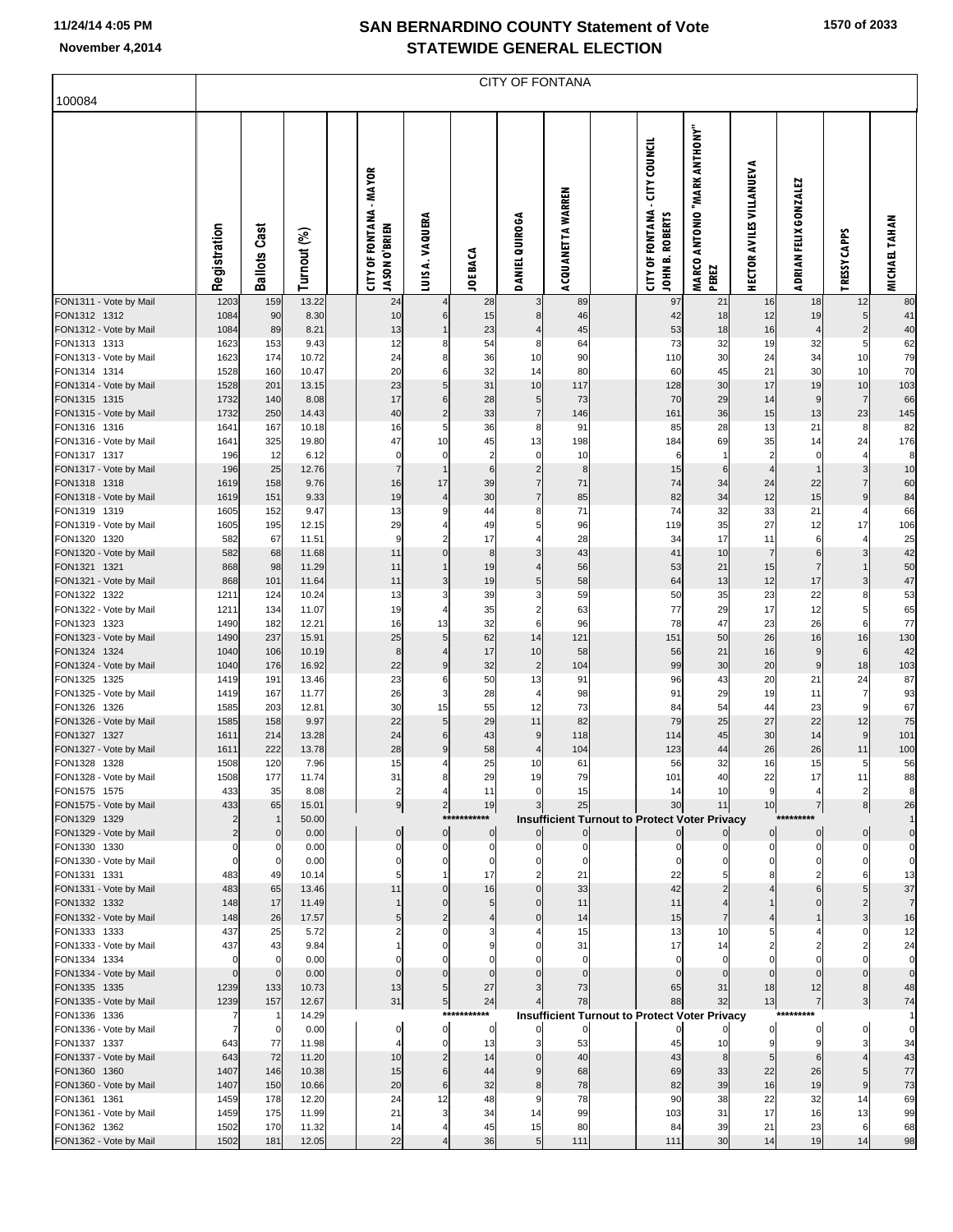F

| 100084                                 |              | <b>CITY OF FONTANA</b>     |             |  |                                                 |                |                          |                            |                         |  |                                                          |                                       |                                 |                       |                     |                               |
|----------------------------------------|--------------|----------------------------|-------------|--|-------------------------------------------------|----------------|--------------------------|----------------------------|-------------------------|--|----------------------------------------------------------|---------------------------------------|---------------------------------|-----------------------|---------------------|-------------------------------|
|                                        | Registration | <b>Ballots Cast</b>        | Turnout (%) |  | <b>CITY OF FONTANA - MAYOR</b><br>JASON O'BRIEN | LUISA. VAQUERA | <b>JOE BACA</b>          | <b>DANIEL QUIROGA</b>      | ACQUANETTA WARREN       |  | <b>CITY OF FONTANA - CITY COUNCIL</b><br>JOHN B. ROBERTS | MARCO ANTONIO "MARK ANTHONY"<br>PEREZ | <b>HECTOR AVILES VILLANUEVA</b> | ADRIAN FELIX GONZALEZ | TRESSY CAPPS        | <b>MICHAEL TAHAN</b>          |
| FON1363 1363                           | 1532         | 143                        | 9.33        |  | 15                                              | 8              | 44                       | 10                         | 59                      |  | 73                                                       | 31                                    | 19                              | 14                    | 8                   | 56                            |
| FON1363 - Vote by Mail                 | 1532         | 214                        | 13.97       |  | 36                                              | 12             | 37                       | $\overline{7}$             | 110                     |  | 121                                                      | 40                                    | 20                              | 19                    | 20                  | 101                           |
| FON1364 1364                           | 1715         | 232                        | 13.53       |  | 30                                              | 10             | 67                       | 12                         | 101                     |  | 128                                                      | 43                                    | 28                              | 21                    | 13                  | 111                           |
| FON1364 - Vote by Mail                 | 1715         | 263                        | 15.34       |  | 52                                              | 3              | 43                       | 9                          | 147                     |  | 162                                                      | 31                                    | 34                              | 22                    | 23                  | 156                           |
| FON1365 1365                           | 1567         | 128                        | 8.17        |  | 9                                               |                | 28                       | $\overline{7}$             | 76                      |  | 71                                                       | 19                                    | 10                              | 16                    | $6\phantom{1}6$     | 68                            |
| FON1365 - Vote by Mail                 | 1567         | 227                        | 14.49       |  | 27                                              | 4              | 37                       | 16                         | 132                     |  | 141                                                      | 40                                    | 20                              | 17                    | 16                  | 136                           |
| FON1366 1366                           | 938          | 101                        | 10.77       |  | 15                                              | 3              | 19                       | $\overline{4}$             | 58                      |  | 57                                                       | 24                                    | 13                              | 11                    | 3                   | 49                            |
| FON1366 - Vote by Mail                 | 938          | 159                        | 16.95       |  | 21                                              |                | 25                       | $\overline{7}$             | 91                      |  | 90                                                       | 37                                    | 12                              | 14                    | 13                  | 85                            |
| FON1367 1367                           | 1194         | 155                        | 12.98       |  | 12                                              | $\overline{2}$ | 42                       | $\overline{5}$             | 89                      |  | 89                                                       | 28                                    | 20                              | 16                    | $\overline{5}$      | 79                            |
| FON1367 - Vote by Mail                 | 1194         | 206                        | 17.25       |  | 15                                              |                | 25                       | 9                          | 149                     |  | 145                                                      | 21                                    | 15                              | 9                     | 13                  | 149                           |
| FON1368 1368                           | 1649         | 153                        | 9.28        |  | 17                                              | $\overline{7}$ | 31                       | $\overline{7}$             | 82                      |  | 75                                                       | 26                                    | 26                              | 16                    | 9                   | 77                            |
| FON1368 - Vote by Mail                 | 1649         | 272                        | 16.49       |  | 30                                              | 9              | 46                       | 8                          | 158                     |  | 163                                                      | 39                                    | 29                              | 24                    | 28                  | 147                           |
| FON1369 1369                           | 1451         | 190                        | 13.09       |  | 19                                              | 8              | 40                       | 12                         | 103                     |  | 100                                                      | 30                                    | 27                              | 24                    | 13                  | 102                           |
| FON1369 - Vote by Mail                 | 1451         | 235                        | 16.20       |  | 26                                              | $\overline{4}$ | 38                       | $\overline{7}$             | 151                     |  | 159                                                      | 33                                    | 16                              | 20                    | 13                  | 143                           |
| FON1370 1370                           | 394          | 32                         | 8.12        |  |                                                 | $\overline{0}$ | $\bf8$                   | $\overline{2}$             | 18                      |  | 13                                                       | 6                                     | $\overline{4}$                  | 5 <sub>5</sub>        | 4                   | 18                            |
| FON1370 - Vote by Mail                 | 394          | 86                         | 21.83       |  | 8                                               | $\overline{2}$ | 20                       | $\mathbf 0$                | 51                      |  | 61                                                       | 15                                    | 9                               | $5 \mid$              | 5                   | 47                            |
| FON1371 1371                           | 344          | 51                         | 14.83       |  | 4                                               | $\Omega$       | 10                       | $\overline{c}$             | 32                      |  | 22                                                       | 18                                    | $\overline{7}$                  | $\overline{7}$        | $\overline{2}$      | 29                            |
| FON1371 - Vote by Mail                 | 344          | 87                         | 25.29       |  | 10                                              | 1<br>$\Omega$  | 18                       | $\overline{2}$             | 49                      |  | 43                                                       | 15                                    | 10                              | 6                     | 10                  | 48                            |
| FON1375 1375                           | n            | $\mathbf 0$<br>$\mathbf 0$ | 0.00        |  | $\mathbf 0$<br>$\overline{0}$                   | $\Omega$       | $\pmb{0}$<br>$\mathbf 0$ | $\mathbf 0$<br>$\mathbf 0$ | $\mathbf 0$<br>$\Omega$ |  | $\Omega$<br>$\Omega$                                     | $\Omega$<br>$\Omega$                  | $\mathbf 0$<br>$\mathbf 0$      | $\pmb{0}$             | $\Omega$            | $\mathbf 0$<br>$\overline{0}$ |
| FON1375 - Vote by Mail                 |              |                            | 0.00        |  |                                                 | 3              |                          |                            |                         |  |                                                          |                                       |                                 | $\mathbf 0$           | $\mathbf 0$         |                               |
| FON1376 1376<br>FON1376 - Vote by Mail | 1095<br>1095 | 113<br>154                 | 10.32       |  | 9<br>21                                         |                | 17<br>40                 | $\sqrt{5}$<br>6            | 76<br>80                |  | 48<br>84                                                 | 22<br>38                              | 11<br>10                        | 10                    | $\overline{4}$<br>5 | 66<br>81                      |
|                                        |              |                            | 14.06       |  |                                                 |                |                          |                            |                         |  |                                                          |                                       |                                 | 10                    |                     |                               |
| <b>Precinct Totals</b>                 | 73289        | 8274                       | 11.29       |  | 925                                             | 266            | 1629                     | 377                        | 4572                    |  | 4279                                                     | 1516                                  | 932                             | 857                   | 510                 | 3859                          |
| Vote by Mail Totals                    | 73289        | 10601                      | 14.46       |  | 1505                                            | 234            | 1735                     | 343                        | 6201                    |  | 6410                                                     | 1720                                  | 945                             | 775                   | 763                 | 5791                          |
| <b>Grand Totals</b>                    | 73289        | 18875                      | 25.75       |  | 2430                                            | 500            | 3364                     | 720                        | 10773                   |  | 10689                                                    | 3236                                  | 1877                            | 1632                  | 1273                | 9650                          |
| California                             | 73289        | 18875                      | 25.75       |  | 2430                                            | 500            | 3364                     | 720                        | 10773                   |  | 10689                                                    | 3236                                  | 1877                            | 1632                  | 1273                | 9650                          |
| San Bernardino County                  | 73289        | 18875                      | 25.75       |  | 2430                                            | 500            | 3364                     | 720                        | 10773                   |  | 10689                                                    | 3236                                  | 1877                            | 1632                  | 1273                | 9650                          |
| State Bd of Equal 4                    | 73289        | 18875                      | 25.75       |  | 2430                                            | 500            | 3364                     | 720                        | 10773                   |  | 10689                                                    | 3236                                  | 1877                            | 1632                  | 1273                | 9650                          |
| U. S. Representative District 31       | 10778        | 3180                       | 29.50       |  | 492                                             | 48             | 390                      | 96                         | 1962                    |  | 1888                                                     | 447                                   | 213                             | 189                   | 269                 | 1728                          |
| U. S. Representative District 35       | 62511        | 15695                      | 25.11       |  | 1938                                            | 452            | 2974                     | 624                        | 8811                    |  | 8801                                                     | 2789                                  | 1664                            | 1443                  | 1004                | 7922                          |
| Senatorial District 20                 | 73289        | 18875                      | 25.75       |  | 2430                                            | 500            | 3364                     | 720                        | 10773                   |  | 10689                                                    | 3236                                  | 1877                            | 1632                  | 1273                | 9650                          |
| State Assembly District 47             | 73289        | 18875                      | 25.75       |  | 2430                                            | 500            | 3364                     | 720                        | 10773                   |  | 10689                                                    | 3236                                  | 1877                            | 1632                  | 1273                | 9650                          |
| <b>Supervisorial District 2</b>        | 54079        | 14007                      | 25.90       |  | 1854                                            | 367            | 2358                     | 507                        | 8078                    |  | 7944                                                     | 2346                                  | 1356                            | 1162                  | 963                 | 7108                          |
| <b>Supervisorial District 5</b>        | 19210        | 4868                       | 25.34       |  | 576                                             | 133            | 1006                     | 213                        | 2695                    |  | 2745                                                     | 890                                   | 521                             | 470                   | 310                 | 2542                          |
| City of Fontana                        | 73289        | 18875                      | 25.75       |  | 2430                                            | 500            | 3364                     | 720                        | 10773                   |  | 10689                                                    | 3236                                  | 1877                            | 1632                  | 1273                | 9650                          |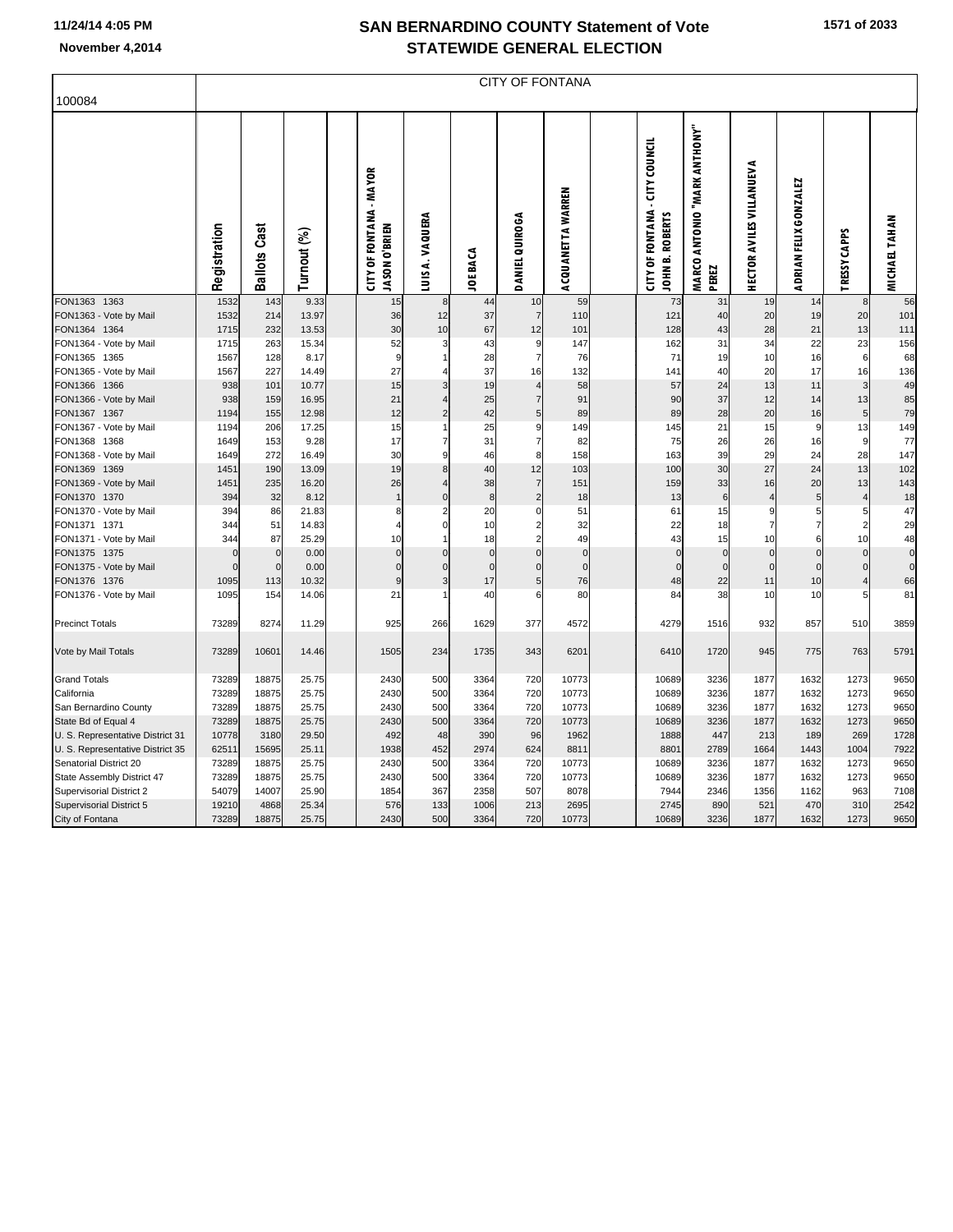| 100086                                 |                  | <b>CITY OF FONTANA</b> |                |  |                                                                  |                               |              |                                                                        |  |  |  |                                                      |  |           |  |
|----------------------------------------|------------------|------------------------|----------------|--|------------------------------------------------------------------|-------------------------------|--------------|------------------------------------------------------------------------|--|--|--|------------------------------------------------------|--|-----------|--|
|                                        |                  |                        |                |  |                                                                  |                               |              |                                                                        |  |  |  |                                                      |  |           |  |
|                                        | Registration     | <b>Ballots Cast</b>    | Turnout (%)    |  | <b>CITY OF FONTANA - CITY CLERK</b><br><b>TONIA "TONI" LEWIS</b> | H. "KEN" FRIEDMAN             |              | <b>CITY OF FONTANA - CITY TREASURER</b><br><b>JANET KOEHLER-BROOKS</b> |  |  |  |                                                      |  |           |  |
| FON0881 881                            | 25               | 3                      | 12.00          |  |                                                                  |                               | ************ |                                                                        |  |  |  | <b>Insufficient Turnout to Protect Voter Privacy</b> |  | ********* |  |
| FON0881 - Vote by Mail<br>FON0882 882  | 25<br>1287       | 6<br>163               | 24.00<br>12.67 |  | $\overline{2}$<br>100                                            | -1<br>30                      |              | 110                                                                    |  |  |  |                                                      |  |           |  |
| FON0882 - Vote by Mail                 | 1287             | 278                    | 21.60          |  | 170                                                              | 50                            |              | 174                                                                    |  |  |  |                                                      |  |           |  |
| FON0883 883                            | 1691             | 200                    | 11.83          |  | 128                                                              | 33                            |              | 129                                                                    |  |  |  |                                                      |  |           |  |
| FON0883 - Vote by Mail<br>FON0884 884  | 1691<br>1164     | 325<br>154             | 19.22<br>13.23 |  | 213<br>85                                                        | 46<br>24                      |              | 219<br>92                                                              |  |  |  |                                                      |  |           |  |
| FON0884 - Vote by Mail                 | 1164             | 253                    | 21.74          |  | 171                                                              | 34                            |              | 181                                                                    |  |  |  |                                                      |  |           |  |
| FON0885 885                            | 996              | 95                     | 9.54           |  | 64                                                               | 18                            |              | 65                                                                     |  |  |  |                                                      |  |           |  |
| FON0885 - Vote by Mail                 | 996              | 166                    | 16.67          |  | 110                                                              | 40                            |              | 119                                                                    |  |  |  |                                                      |  |           |  |
| FON0886 886<br>FON0886 - Vote by Mail  | 938<br>938       | 94<br>196              | 10.02<br>20.90 |  | 66<br>127                                                        | 14<br>37                      |              | 63<br>131                                                              |  |  |  |                                                      |  |           |  |
| FON0887 887                            | 64               | 15                     | 23.44          |  | 9                                                                | $\overline{2}$                |              | 11                                                                     |  |  |  |                                                      |  |           |  |
| FON0887 - Vote by Mail                 | 64               | $\,6$                  | 9.38           |  | 5                                                                | $\mathbf 0$                   |              | 6                                                                      |  |  |  |                                                      |  |           |  |
| FON0888 888<br>FON0888 - Vote by Mail  | 350<br>350       | 55<br>57               | 15.71<br>16.29 |  | 32<br>41                                                         | 12<br>8                       |              | 39<br>46                                                               |  |  |  |                                                      |  |           |  |
| FON0889 889                            | 109              | 10                     | 9.17           |  | 6                                                                | $\mathbf{1}$                  |              | $\overline{7}$                                                         |  |  |  |                                                      |  |           |  |
| FON0889 - Vote by Mail                 | 109              | 26                     | 23.85          |  | 19                                                               | $\overline{c}$                |              | 19                                                                     |  |  |  |                                                      |  |           |  |
| FON0890 890                            | 1478             | 140                    | 9.47           |  | 90                                                               | 24                            |              | 107                                                                    |  |  |  |                                                      |  |           |  |
| FON0890 - Vote by Mail<br>FON0891 891  | 1478<br>1289     | 269<br>109             | 18.20<br>8.46  |  | 183<br>63                                                        | 46<br>19                      |              | 219<br>78                                                              |  |  |  |                                                      |  |           |  |
| FON0891 - Vote by Mail                 | 1289             | 197                    | 15.28          |  | 135                                                              | 37                            |              | 155                                                                    |  |  |  |                                                      |  |           |  |
| FON0892 892                            | 1383             | 194                    | 14.03          |  | 131                                                              | 31                            |              | 148                                                                    |  |  |  |                                                      |  |           |  |
| FON0892 - Vote by Mail<br>FON0952 952  | 1383             | 168<br>$\mathbf 0$     | 12.15          |  | 107<br>0                                                         | 38<br>$\pmb{0}$               |              | 124                                                                    |  |  |  |                                                      |  |           |  |
| FON0952 - Vote by Mail                 |                  | $\mathbf 0$            | 0.00<br>0.00   |  | $\mathbf 0$                                                      | $\pmb{0}$                     |              | $\Omega$                                                               |  |  |  |                                                      |  |           |  |
| FON0960 960                            |                  | 0                      | 0.00           |  | 0                                                                | $\mathbf{0}$                  |              |                                                                        |  |  |  |                                                      |  |           |  |
| FON0960 - Vote by Mail                 |                  |                        | 25.00          |  |                                                                  |                               | ***********  |                                                                        |  |  |  | <b>Insufficient Turnout to Protect Voter Privacy</b> |  | ********* |  |
| FON1295 1295<br>FON1295 - Vote by Mail | 0<br>0           | 0<br>C.                | 0.00<br>0.00   |  | $\pmb{0}$<br>$\mathbf 0$                                         | $\overline{0}$<br>$\mathbf 0$ |              |                                                                        |  |  |  |                                                      |  |           |  |
| FON1296 1296                           | 1513             | 196                    | 12.95          |  | 114                                                              | 41                            |              | 143                                                                    |  |  |  |                                                      |  |           |  |
| FON1296 - Vote by Mail                 | 1513             | 164                    | 10.84          |  | 109                                                              | 33                            |              | 128                                                                    |  |  |  |                                                      |  |           |  |
| FON1297 1297<br>FON1297 - Vote by Mail | 1365<br>1365     | 227<br>156             | 16.63<br>11.43 |  | 139<br>105                                                       | 56<br>31                      |              | 177<br>130                                                             |  |  |  |                                                      |  |           |  |
| FON1298 1298                           | 1415             | 164                    | 11.59          |  | 100                                                              | 41                            |              | 132                                                                    |  |  |  |                                                      |  |           |  |
| FON1298 - Vote by Mail                 | 1415             | 182                    | 12.86          |  | 109                                                              | 34                            |              | 138                                                                    |  |  |  |                                                      |  |           |  |
| FON1299 1299                           | 812              | 87                     | 10.71          |  | 50                                                               | 19                            |              | 65                                                                     |  |  |  |                                                      |  |           |  |
| FON1299 - Vote by Mail<br>FON1300 1300 | 812<br>1586      | 129<br>210             | 15.89<br>13.24 |  | 82<br>118                                                        | 20<br>52                      |              | 91<br>155                                                              |  |  |  |                                                      |  |           |  |
| FON1300 - Vote by Mail                 | 1586             | 231                    | 14.56          |  | 151                                                              | 31                            |              | 171                                                                    |  |  |  |                                                      |  |           |  |
| FON1301 1301                           | 1523             | 195                    | 12.80          |  | 113                                                              | 48                            |              | 147                                                                    |  |  |  |                                                      |  |           |  |
| FON1301 - Vote by Mail<br>FON1302 1302 | 1523<br>1509     | 193<br>131             | 12.67<br>8.68  |  | 108<br>87                                                        | 55<br>33                      |              | 141<br>107                                                             |  |  |  |                                                      |  |           |  |
| FON1302 - Vote by Mail                 | 1509             | 217                    | 14.38          |  | 133                                                              | 52                            |              | 175                                                                    |  |  |  |                                                      |  |           |  |
| FON1303 1303                           | 1498             | 166                    | 11.08          |  | 107                                                              | 20                            |              | 125                                                                    |  |  |  |                                                      |  |           |  |
| FON1303 - Vote by Mail<br>FON1304 1304 | 1498<br>1538     | 243<br>205             | 16.22<br>13.33 |  | 156<br>123                                                       | 42<br>39                      |              | 182<br>137                                                             |  |  |  |                                                      |  |           |  |
| FON1304 - Vote by Mail                 | 1538             | 267                    | 17.36          |  | 186                                                              | 49                            |              | 193                                                                    |  |  |  |                                                      |  |           |  |
| FON1305 1305                           | 1479             | 186                    | 12.58          |  | 120                                                              | 35                            |              | 123                                                                    |  |  |  |                                                      |  |           |  |
| FON1305 - Vote by Mail                 | 1479             | 236                    | 15.96          |  | 159                                                              | 41                            |              | 160                                                                    |  |  |  |                                                      |  |           |  |
| FON1306 1306<br>FON1306 - Vote by Mail | 1489<br>1489     | 223<br>236             | 14.98<br>15.85 |  | 153<br>150                                                       | 28<br>43                      |              | 147<br>162                                                             |  |  |  |                                                      |  |           |  |
| FON1307 1307                           | $\mathbf 0$      | $\mathbf 0$            | 0.00           |  | 0                                                                | $\mathbf 0$                   |              | 0                                                                      |  |  |  |                                                      |  |           |  |
| FON1307 - Vote by Mail                 | $\mathbf 0$      | $\mathbf 0$            | 0.00           |  | $\mathbf 0$                                                      | $\mathbf 0$                   |              | $\mathbf 0$                                                            |  |  |  |                                                      |  |           |  |
| FON1308 1308<br>FON1308 - Vote by Mail | 1785<br>1785     | 249<br>280             | 13.95<br>15.69 |  | 159<br>188                                                       | 51<br>61                      |              | 185<br>236                                                             |  |  |  |                                                      |  |           |  |
| FON1309 1309                           | 1815             | 221                    | 12.18          |  | 146                                                              | 42                            |              | 169                                                                    |  |  |  |                                                      |  |           |  |
| FON1309 - Vote by Mail                 | 1815             | 273                    | 15.04          |  | 178                                                              | 54                            |              | 219                                                                    |  |  |  |                                                      |  |           |  |
| FON1310 1310                           | $\Omega$         | $\mathbf 0$            | 0.00           |  | 0                                                                | $\mathbf 0$                   |              | 0                                                                      |  |  |  |                                                      |  |           |  |
| FON1310 - Vote by Mail<br>FON1311 1311 | $\Omega$<br>1203 | 0<br>115               | 0.00<br>9.56   |  | 0<br>72                                                          | $\mathbf 0$<br>26             |              | 0<br>89                                                                |  |  |  |                                                      |  |           |  |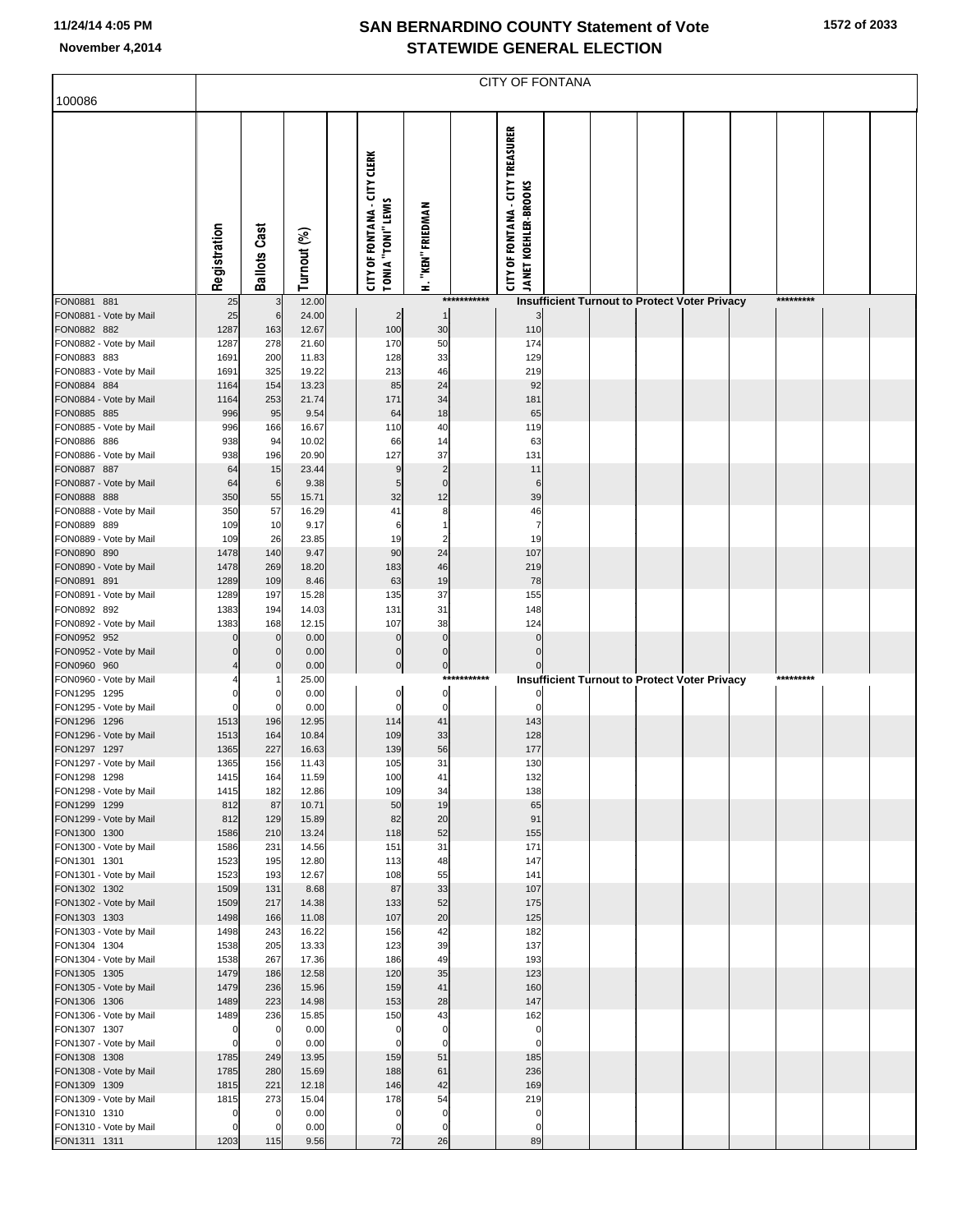|  | 1573 of 2033 |
|--|--------------|
|  |              |

| 100086                                 | <b>CITY OF FONTANA</b> |                               |                |  |                                                                  |                   |             |                                                                        |  |  |  |                                                      |  |           |  |  |
|----------------------------------------|------------------------|-------------------------------|----------------|--|------------------------------------------------------------------|-------------------|-------------|------------------------------------------------------------------------|--|--|--|------------------------------------------------------|--|-----------|--|--|
|                                        |                        |                               |                |  |                                                                  |                   |             |                                                                        |  |  |  |                                                      |  |           |  |  |
|                                        | Registration           | <b>Ballots Cast</b>           | Turnout (%)    |  | <b>CITY OF FONTANA - CITY CLERK</b><br><b>TONIA "TONI" LEWIS</b> | H. "KEN" FRIEDMAN |             | <b>CITY OF FONTANA - CITY TREASURER</b><br><b>JANET KOEHLER-BROOKS</b> |  |  |  |                                                      |  |           |  |  |
| FON1311 - Vote by Mail                 | 1203                   | 159                           | 13.22          |  | 109                                                              | 34                |             | 140                                                                    |  |  |  |                                                      |  |           |  |  |
| FON1312 1312<br>FON1312 - Vote by Mail | 1084<br>1084           | 90<br>89                      | 8.30<br>8.21   |  | 53<br>59                                                         | 28<br>24          |             | 73<br>74                                                               |  |  |  |                                                      |  |           |  |  |
| FON1313 1313                           | 1623                   | 153                           | 9.43           |  | 94                                                               | 34                |             | 118                                                                    |  |  |  |                                                      |  |           |  |  |
| FON1313 - Vote by Mail                 | 1623                   | 174                           | 10.72          |  | 118                                                              | 44                |             | 149                                                                    |  |  |  |                                                      |  |           |  |  |
| FON1314 1314<br>FON1314 - Vote by Mail | 1528<br>1528           | 160<br>201                    | 10.47<br>13.15 |  | 78<br>134                                                        | 55<br>42          |             | 119<br>154                                                             |  |  |  |                                                      |  |           |  |  |
| FON1315 1315                           | 1732                   | 140                           | 8.08           |  | 82                                                               | 33                |             | 102                                                                    |  |  |  |                                                      |  |           |  |  |
| FON1315 - Vote by Mail                 | 1732                   | 250                           | 14.43          |  | 143                                                              | 65                |             | 195                                                                    |  |  |  |                                                      |  |           |  |  |
| FON1316 1316                           | 1641                   | 167                           | 10.18          |  | 102                                                              | 36                |             | 116                                                                    |  |  |  |                                                      |  |           |  |  |
| FON1316 - Vote by Mail<br>FON1317 1317 | 1641<br>196            | 325<br>12                     | 19.80<br>6.12  |  | 201<br>5                                                         | 73<br>7           |             | 261<br>12                                                              |  |  |  |                                                      |  |           |  |  |
| FON1317 - Vote by Mail                 | 196                    | 25                            | 12.76          |  | 15                                                               | 8                 |             | 21                                                                     |  |  |  |                                                      |  |           |  |  |
| FON1318 1318                           | 1619                   | 158                           | 9.76           |  | 95                                                               | 47                |             | 129                                                                    |  |  |  |                                                      |  |           |  |  |
| FON1318 - Vote by Mail<br>FON1319 1319 | 1619                   | 151                           | 9.33           |  | 97                                                               | 43                |             | 128                                                                    |  |  |  |                                                      |  |           |  |  |
| FON1319 - Vote by Mail                 | 1605<br>1605           | 152<br>195                    | 9.47<br>12.15  |  | 95<br>132                                                        | 43<br>50          |             | 124<br>165                                                             |  |  |  |                                                      |  |           |  |  |
| FON1320 1320                           | 582                    | 67                            | 11.51          |  | 34                                                               | 22                |             | 49                                                                     |  |  |  |                                                      |  |           |  |  |
| FON1320 - Vote by Mail                 | 582                    | 68                            | 11.68          |  | 48                                                               | 15                |             | 60                                                                     |  |  |  |                                                      |  |           |  |  |
| FON1321 1321<br>FON1321 - Vote by Mail | 868<br>868             | 98<br>101                     | 11.29<br>11.64 |  | 61<br>60                                                         | 24<br>29          |             | 75<br>81                                                               |  |  |  |                                                      |  |           |  |  |
| FON1322 1322                           | 1211                   | 124                           | 10.24          |  | 85                                                               | 24                |             | 106                                                                    |  |  |  |                                                      |  |           |  |  |
| FON1322 - Vote by Mail                 | 1211                   | 134                           | 11.07          |  | 80                                                               | 35                |             | 108                                                                    |  |  |  |                                                      |  |           |  |  |
| FON1323 1323                           | 1490                   | 182                           | 12.21          |  | 114                                                              | 38                |             | 138                                                                    |  |  |  |                                                      |  |           |  |  |
| FON1323 - Vote by Mail<br>FON1324 1324 | 1490<br>1040           | 237<br>106                    | 15.91<br>10.19 |  | 164<br>60                                                        | 49<br>28          |             | 202<br>80                                                              |  |  |  |                                                      |  |           |  |  |
| FON1324 - Vote by Mail                 | 1040                   | 176                           | 16.92          |  | 122                                                              | 38                |             | 144                                                                    |  |  |  |                                                      |  |           |  |  |
| FON1325 1325                           | 1419                   | 191                           | 13.46          |  | 119                                                              | 47                |             | 143                                                                    |  |  |  |                                                      |  |           |  |  |
| FON1325 - Vote by Mail<br>FON1326 1326 | 1419<br>1585           | 167<br>203                    | 11.77<br>12.81 |  | 94<br>108                                                        | 48<br>67          |             | 131<br>147                                                             |  |  |  |                                                      |  |           |  |  |
| FON1326 - Vote by Mail                 | 1585                   | 158                           | 9.97           |  | 95                                                               | 48                |             | 129                                                                    |  |  |  |                                                      |  |           |  |  |
| FON1327 1327                           | 1611                   | 214                           | 13.28          |  | 126                                                              | 57                |             | 169                                                                    |  |  |  |                                                      |  |           |  |  |
| FON1327 - Vote by Mail                 | 1611                   | 222                           | 13.78          |  | 143                                                              | 46                |             | 165                                                                    |  |  |  |                                                      |  |           |  |  |
| FON1328 1328<br>FON1328 - Vote by Mail | 1508<br>1508           | 120<br>177                    | 7.96<br>11.74  |  | 84<br>107                                                        | 21<br>40          |             | 95<br>132                                                              |  |  |  |                                                      |  |           |  |  |
| FON1575 1575                           | 433                    | 35                            | 8.08           |  | 16                                                               | 13                |             | 27                                                                     |  |  |  |                                                      |  |           |  |  |
| FON1575 - Vote by Mail                 | 433                    | 65                            | 15.01          |  | 40                                                               | 13                |             | 51                                                                     |  |  |  |                                                      |  |           |  |  |
| FON1329 1329<br>FON1329 - Vote by Mail | $\overline{2}$<br>2    | $\overline{1}$<br>$\mathbf 0$ | 50.00<br>0.00  |  | $\mathbf 0$                                                      | $\overline{0}$    | *********** |                                                                        |  |  |  | <b>Insufficient Turnout to Protect Voter Privacy</b> |  | ********* |  |  |
| FON1330 1330                           | 0                      | 0                             | 0.00           |  | $\Omega$                                                         | 0                 |             | 0                                                                      |  |  |  |                                                      |  |           |  |  |
| FON1330 - Vote by Mail                 | $\mathbf 0$            | $\mathbf 0$                   | 0.00           |  | $\mathbf 0$                                                      | 0                 |             | $\Omega$                                                               |  |  |  |                                                      |  |           |  |  |
| FON1331 1331                           | 483                    | 49                            | 10.14          |  | 27                                                               | 11                |             | 32                                                                     |  |  |  |                                                      |  |           |  |  |
| FON1331 - Vote by Mail<br>FON1332 1332 | 483<br>148             | 65<br>17                      | 13.46<br>11.49 |  | 45<br>11                                                         | 12<br>4           |             | 58<br>12                                                               |  |  |  |                                                      |  |           |  |  |
| FON1332 - Vote by Mail                 | 148                    | 26                            | 17.57          |  | 15                                                               | $\overline{7}$    |             | 17                                                                     |  |  |  |                                                      |  |           |  |  |
| FON1333 1333                           | 437                    | 25                            | 5.72           |  | 16                                                               | 6                 |             | 21                                                                     |  |  |  |                                                      |  |           |  |  |
| FON1333 - Vote by Mail<br>FON1334 1334 | 437<br>$\mathbf 0$     | 43<br>$\overline{0}$          | 9.84<br>0.00   |  | 32<br>$\mathbf 0$                                                | 8<br>0            |             | 37<br>0                                                                |  |  |  |                                                      |  |           |  |  |
| FON1334 - Vote by Mail                 | $\Omega$               | $\overline{0}$                | 0.00           |  | $\mathbf 0$                                                      | $\mathbf 0$       |             | $\mathbf{0}$                                                           |  |  |  |                                                      |  |           |  |  |
| FON1335 1335                           | 1239                   | 133                           | 10.73          |  | 82                                                               | 29                |             | 102                                                                    |  |  |  |                                                      |  |           |  |  |
| FON1335 - Vote by Mail                 | 1239                   | 157                           | 12.67          |  | 98                                                               | 33                | *********** | 122                                                                    |  |  |  |                                                      |  | ********* |  |  |
| FON1336 1336<br>FON1336 - Vote by Mail | 7<br>7                 | -1<br>$\overline{0}$          | 14.29<br>0.00  |  | 0                                                                | $\mathbf{0}$      |             |                                                                        |  |  |  | <b>Insufficient Turnout to Protect Voter Privacy</b> |  |           |  |  |
| FON1337 1337                           | 643                    | 77                            | 11.98          |  | 50                                                               | 15                |             | 57                                                                     |  |  |  |                                                      |  |           |  |  |
| FON1337 - Vote by Mail                 | 643                    | 72                            | 11.20          |  | 48                                                               | 14                |             | 57                                                                     |  |  |  |                                                      |  |           |  |  |
| FON1360 1360                           | 1407                   | 146                           | 10.38          |  | 89<br>99                                                         | 44<br>31          |             | 122                                                                    |  |  |  |                                                      |  |           |  |  |
| FON1360 - Vote by Mail<br>FON1361 1361 | 1407<br>1459           | 150<br>178                    | 10.66<br>12.20 |  | 111                                                              | 52                |             | 116<br>149                                                             |  |  |  |                                                      |  |           |  |  |
| FON1361 - Vote by Mail                 | 1459                   | 175                           | 11.99          |  | 118                                                              | 36                |             | 151                                                                    |  |  |  |                                                      |  |           |  |  |
| FON1362 1362                           | 1502                   | 170                           | 11.32          |  | 103                                                              | 42                |             | 122                                                                    |  |  |  |                                                      |  |           |  |  |
| FON1362 - Vote by Mail                 | 1502                   | 181                           | 12.05          |  | 114                                                              | 50                |             | 143                                                                    |  |  |  |                                                      |  |           |  |  |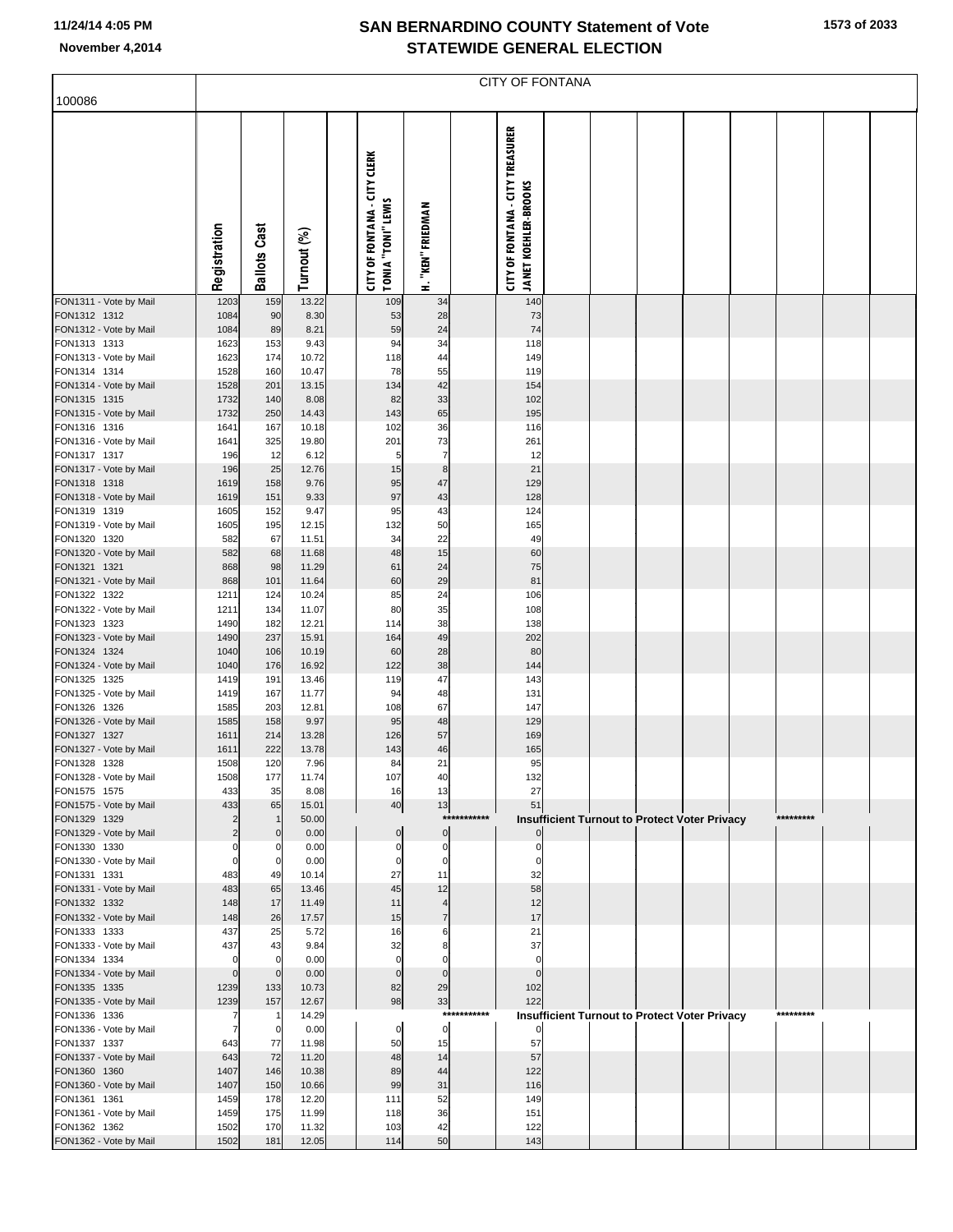|                                        | <b>CITY OF FONTANA</b> |                     |                |  |                                                                  |                   |  |                                                                        |  |  |  |  |  |  |  |  |
|----------------------------------------|------------------------|---------------------|----------------|--|------------------------------------------------------------------|-------------------|--|------------------------------------------------------------------------|--|--|--|--|--|--|--|--|
| 100086                                 |                        |                     |                |  |                                                                  |                   |  |                                                                        |  |  |  |  |  |  |  |  |
|                                        | Registration           | <b>Ballots Cast</b> | Turnout (%)    |  | <b>CITY OF FONTANA - CITY CLERK</b><br><b>TONIA "TONI" LEWIS</b> | H. "KEN" FRIEDMAN |  | <b>CITY OF FONTANA - CITY TREASURER</b><br><b>JANET KOEHLER-BROOKS</b> |  |  |  |  |  |  |  |  |
| FON1363 1363                           | 1532                   | 143                 | 9.33           |  | 81                                                               | 41                |  | 111                                                                    |  |  |  |  |  |  |  |  |
| FON1363 - Vote by Mail                 | 1532                   | 214                 | 13.97          |  | 130                                                              | 64                |  | 180                                                                    |  |  |  |  |  |  |  |  |
| FON1364 1364                           | 1715                   | 232                 | 13.53          |  | 150                                                              | 51                |  | 180                                                                    |  |  |  |  |  |  |  |  |
| FON1364 - Vote by Mail                 | 1715                   | 263                 | 15.34          |  | 173                                                              | 64                |  | 220                                                                    |  |  |  |  |  |  |  |  |
| FON1365 1365                           | 1567                   | 128                 | 8.17           |  | 85                                                               | 25                |  | 97                                                                     |  |  |  |  |  |  |  |  |
| FON1365 - Vote by Mail                 | 1567                   | 227                 | 14.49          |  | 160                                                              | 50                |  | 198                                                                    |  |  |  |  |  |  |  |  |
| FON1366 1366                           | 938                    | 101                 | 10.77          |  | 64                                                               | 26                |  | 83                                                                     |  |  |  |  |  |  |  |  |
| FON1366 - Vote by Mail                 | 938                    | 159                 | 16.95          |  | 106                                                              | 36<br>32          |  | 139<br>129                                                             |  |  |  |  |  |  |  |  |
| FON1367 1367<br>FON1367 - Vote by Mail | 1194<br>1194           | 155<br>206          | 12.98<br>17.25 |  | 107<br>160                                                       | 32                |  | 188                                                                    |  |  |  |  |  |  |  |  |
| FON1368 1368                           | 1649                   | 153                 | 9.28           |  | 89                                                               | 46                |  | 119                                                                    |  |  |  |  |  |  |  |  |
| FON1368 - Vote by Mail                 | 1649                   | 272                 | 16.49          |  | 183                                                              | 54                |  | 227                                                                    |  |  |  |  |  |  |  |  |
| FON1369 1369                           | 1451                   | 190                 | 13.09          |  | 118                                                              | 49                |  | 149                                                                    |  |  |  |  |  |  |  |  |
| FON1369 - Vote by Mail                 | 1451                   | 235                 | 16.20          |  | 165                                                              | 45                |  | 199                                                                    |  |  |  |  |  |  |  |  |
| FON1370 1370                           | 394                    | 32                  | 8.12           |  | 23                                                               | 5                 |  | 24                                                                     |  |  |  |  |  |  |  |  |
| FON1370 - Vote by Mail                 | 394                    | 86                  | 21.83          |  | 57                                                               | 19                |  | 67                                                                     |  |  |  |  |  |  |  |  |
| FON1371 1371                           | 344                    | 51                  | 14.83          |  | 34                                                               | 11                |  | 45                                                                     |  |  |  |  |  |  |  |  |
| FON1371 - Vote by Mail                 | 344                    | 87                  | 25.29          |  | 58                                                               | 17                |  | 72                                                                     |  |  |  |  |  |  |  |  |
| FON1375 1375                           | $\epsilon$             | $\mathbf 0$         | 0.00           |  | $\mathbf{0}$                                                     | $\mathbf 0$       |  | $\mathbf 0$                                                            |  |  |  |  |  |  |  |  |
| FON1375 - Vote by Mail                 | $\Omega$               | $\mathbf 0$         | 0.00           |  | $\Omega$                                                         | $\mathbf 0$       |  | $\overline{0}$                                                         |  |  |  |  |  |  |  |  |
| FON1376 1376                           | 1095                   | 113                 | 10.32          |  | 76                                                               | 26                |  | 90                                                                     |  |  |  |  |  |  |  |  |
| FON1376 - Vote by Mail                 | 1095                   | 154                 | 14.06          |  | 112                                                              | 25                |  | 124                                                                    |  |  |  |  |  |  |  |  |
| <b>Precinct Totals</b>                 | 73289                  | 8274                | 11.29          |  | 5106                                                             | 1878              |  | 6219                                                                   |  |  |  |  |  |  |  |  |
| Vote by Mail Totals                    | 73289                  | 10601               | 14.46          |  | 6931                                                             | 2226              |  | 8327                                                                   |  |  |  |  |  |  |  |  |
| <b>Grand Totals</b>                    | 73289                  | 18875               | 25.75          |  | 12037                                                            | 4104              |  | 14546                                                                  |  |  |  |  |  |  |  |  |
| California                             | 73289                  | 18875               | 25.75          |  | 12037                                                            | 4104              |  | 14546                                                                  |  |  |  |  |  |  |  |  |
| San Bernardino County                  | 73289                  | 18875               | 25.75          |  | 12037                                                            | 4104              |  | 14546                                                                  |  |  |  |  |  |  |  |  |
| State Bd of Equal 4                    | 73289                  | 18875               | 25.75          |  | 12037                                                            | 4104              |  | 14546                                                                  |  |  |  |  |  |  |  |  |
| U. S. Representative District 31       | 10778                  | 3180                | 29.50          |  | 2060                                                             | 547               |  | 2248                                                                   |  |  |  |  |  |  |  |  |
| U. S. Representative District 35       | 62511                  | 15695               | 25.11          |  | 9977                                                             | 3557              |  | 12298                                                                  |  |  |  |  |  |  |  |  |
| Senatorial District 20                 | 73289                  | 18875               | 25.75          |  | 12037                                                            | 4104              |  | 14546                                                                  |  |  |  |  |  |  |  |  |
| State Assembly District 47             | 73289                  | 18875               | 25.75          |  | 12037                                                            | 4104              |  | 14546                                                                  |  |  |  |  |  |  |  |  |
| Supervisorial District 2               | 54079                  | 14007               | 25.90          |  | 8847                                                             | 2992              |  | 10587                                                                  |  |  |  |  |  |  |  |  |
| Supervisorial District 5               | 19210                  | 4868                | 25.34          |  | 3190                                                             | 1112              |  | 3959                                                                   |  |  |  |  |  |  |  |  |
| City of Fontana                        | 73289                  | 18875               | 25.75          |  | 12037                                                            | 4104              |  | 14546                                                                  |  |  |  |  |  |  |  |  |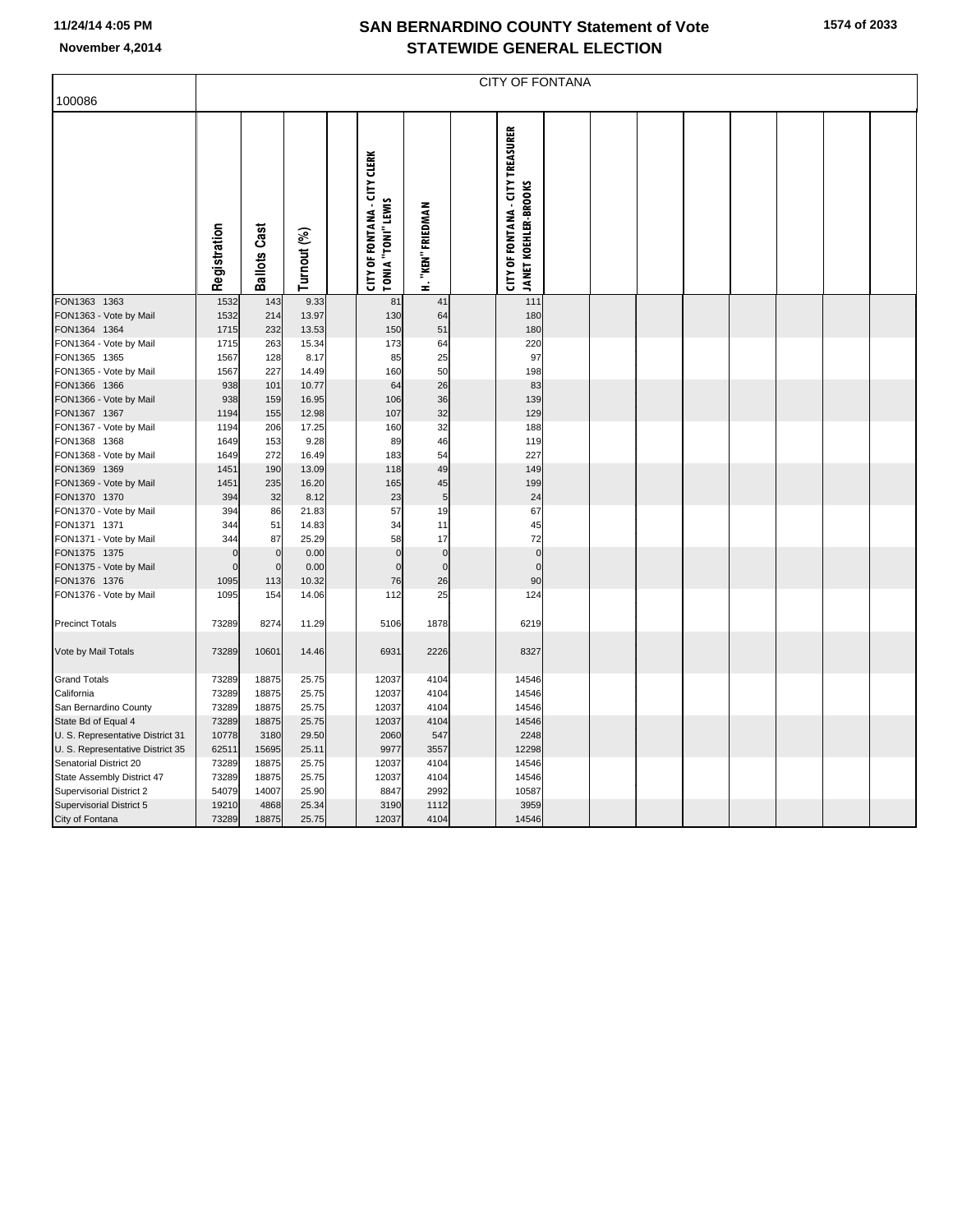|  |  | 1575 of 2033 |
|--|--|--------------|
|--|--|--------------|

|                                        | CITY OF FONTANA |                     |                |  |                                                                  |                            |             |                                                                        |  |  |  |                                                      |  |           |  |  |
|----------------------------------------|-----------------|---------------------|----------------|--|------------------------------------------------------------------|----------------------------|-------------|------------------------------------------------------------------------|--|--|--|------------------------------------------------------|--|-----------|--|--|
| 100086                                 |                 |                     |                |  |                                                                  |                            |             |                                                                        |  |  |  |                                                      |  |           |  |  |
|                                        | Registration    | <b>Ballots Cast</b> | Turnout (%)    |  | <b>CITY OF FONTANA - CITY CLERK</b><br><b>TONIA "TONI" LEWIS</b> | H. "KEN" FRIEDMAN          |             | <b>CITY OF FONTANA - CITY TREASURER</b><br><b>JANET KOEHLER-BROOKS</b> |  |  |  |                                                      |  |           |  |  |
| FON0881 881                            | 25              | 3                   | 12.00          |  |                                                                  |                            | *********** |                                                                        |  |  |  | Insufficient Turnout to Protect Voter Privacy        |  | ********* |  |  |
| FON0881 - Vote by Mail<br>FON0882 882  | 25<br>1287      | 6<br>163            | 24.00<br>12.67 |  | $\overline{c}$<br>100                                            | 30                         |             | $\overline{3}$<br>110                                                  |  |  |  |                                                      |  |           |  |  |
| FON0882 - Vote by Mail                 | 1287            | 278                 | 21.60          |  | 170                                                              | 50                         |             | 174                                                                    |  |  |  |                                                      |  |           |  |  |
| FON0883 883                            | 1691            | 200                 | 11.83          |  | 128                                                              | 33                         |             | 129                                                                    |  |  |  |                                                      |  |           |  |  |
| FON0883 - Vote by Mail<br>FON0884 884  | 1691<br>1164    | 325<br>154          | 19.22<br>13.23 |  | 213<br>85                                                        | 46<br>24                   |             | 219<br>92                                                              |  |  |  |                                                      |  |           |  |  |
| FON0884 - Vote by Mail                 | 1164            | 253                 | 21.74          |  | 171                                                              | 34                         |             | 181                                                                    |  |  |  |                                                      |  |           |  |  |
| FON0885 885                            | 996             | 95                  | 9.54           |  | 64                                                               | 18                         |             | 65                                                                     |  |  |  |                                                      |  |           |  |  |
| FON0885 - Vote by Mail                 | 996             | 166                 | 16.67          |  | 110                                                              | 40                         |             | 119                                                                    |  |  |  |                                                      |  |           |  |  |
| FON0886 886<br>FON0886 - Vote by Mail  | 938<br>938      | 94<br>196           | 10.02<br>20.90 |  | 66<br>127                                                        | 14<br>37                   |             | 63<br>131                                                              |  |  |  |                                                      |  |           |  |  |
| FON0887 887                            | 64              | 15                  | 23.44          |  | 9                                                                | $\overline{c}$             |             | 11                                                                     |  |  |  |                                                      |  |           |  |  |
| FON0887 - Vote by Mail                 | 64              | 6                   | 9.38           |  | 5                                                                | $\mathbf 0$                |             | 6                                                                      |  |  |  |                                                      |  |           |  |  |
| FON0888 888<br>FON0888 - Vote by Mail  | 350<br>350      | 55<br>57            | 15.71          |  | 32<br>41                                                         | 12<br>8                    |             | 39<br>46                                                               |  |  |  |                                                      |  |           |  |  |
| FON0889 889                            | 109             | 10                  | 16.29<br>9.17  |  | 6                                                                | 1                          |             | 7                                                                      |  |  |  |                                                      |  |           |  |  |
| FON0889 - Vote by Mail                 | 109             | 26                  | 23.85          |  | 19                                                               | $\overline{c}$             |             | 19                                                                     |  |  |  |                                                      |  |           |  |  |
| FON0890 890                            | 1478            | 140                 | 9.47           |  | 90                                                               | 24                         |             | 107                                                                    |  |  |  |                                                      |  |           |  |  |
| FON0890 - Vote by Mail<br>FON0891 891  | 1478<br>1289    | 269<br>109          | 18.20<br>8.46  |  | 183<br>63                                                        | 46<br>19                   |             | 219<br>78                                                              |  |  |  |                                                      |  |           |  |  |
| FON0891 - Vote by Mail                 | 1289            | 197                 | 15.28          |  | 135                                                              | 37                         |             | 155                                                                    |  |  |  |                                                      |  |           |  |  |
| FON0892 892                            | 1383            | 194                 | 14.03          |  | 131                                                              | 31                         |             | 148                                                                    |  |  |  |                                                      |  |           |  |  |
| FON0892 - Vote by Mail<br>FON0952 952  | 1383            | 168<br>$\mathbf 0$  | 12.15<br>0.00  |  | 107<br>0                                                         | 38<br>$\mathbf 0$          |             | 124<br>$\mathbf{0}$                                                    |  |  |  |                                                      |  |           |  |  |
| FON0952 - Vote by Mail                 |                 | $\bf 0$             | 0.00           |  | 0                                                                | $\pmb{0}$                  |             | $\mathbf 0$                                                            |  |  |  |                                                      |  |           |  |  |
| FON0960 960                            |                 | $\mathbf 0$         | 0.00           |  | 0                                                                | $\overline{0}$             |             | $\mathbf 0$                                                            |  |  |  |                                                      |  |           |  |  |
| FON0960 - Vote by Mail                 |                 |                     | 25.00          |  |                                                                  |                            | *********** |                                                                        |  |  |  | <b>Insufficient Turnout to Protect Voter Privacy</b> |  | ********* |  |  |
| FON1295 1295<br>FON1295 - Vote by Mail |                 | 0<br>0              | 0.00<br>0.00   |  | 0<br>0                                                           | 0<br>$\mathbf 0$           |             | 0                                                                      |  |  |  |                                                      |  |           |  |  |
| FON1296 1296                           | 1513            | 196                 | 12.95          |  | 114                                                              | 41                         |             | 143                                                                    |  |  |  |                                                      |  |           |  |  |
| FON1296 - Vote by Mail                 | 1513            | 164                 | 10.84          |  | 109                                                              | 33                         |             | 128                                                                    |  |  |  |                                                      |  |           |  |  |
| FON1297 1297<br>FON1297 - Vote by Mail | 1365<br>1365    | 227<br>156          | 16.63<br>11.43 |  | 139<br>105                                                       | 56<br>31                   |             | 177<br>130                                                             |  |  |  |                                                      |  |           |  |  |
| FON1298 1298                           | 1415            | 164                 | 11.59          |  | 100                                                              | 41                         |             | 132                                                                    |  |  |  |                                                      |  |           |  |  |
| FON1298 - Vote by Mail                 | 1415            | 182                 | 12.86          |  | 109                                                              | 34                         |             | 138                                                                    |  |  |  |                                                      |  |           |  |  |
| FON1299 1299<br>FON1299 - Vote by Mail | 812<br>812      | 87<br>129           | 10.71<br>15.89 |  | 50<br>82                                                         | 19<br>20                   |             | 65<br>91                                                               |  |  |  |                                                      |  |           |  |  |
| FON1300 1300                           | 1586            | 210                 | 13.24          |  | 118                                                              | 52                         |             | 155                                                                    |  |  |  |                                                      |  |           |  |  |
| FON1300 - Vote by Mail                 | 1586            | 231                 | 14.56          |  | 151                                                              | 31                         |             | 171                                                                    |  |  |  |                                                      |  |           |  |  |
| FON1301 1301                           | 1523            | 195                 | 12.80          |  | 113                                                              | 48                         |             | 147                                                                    |  |  |  |                                                      |  |           |  |  |
| FON1301 - Vote by Mail<br>FON1302 1302 | 1523<br>1509    | 193<br>131          | 12.67<br>8.68  |  | 108<br>87                                                        | 55<br>33                   |             | 141<br>107                                                             |  |  |  |                                                      |  |           |  |  |
| FON1302 - Vote by Mail                 | 1509            | 217                 | 14.38          |  | 133                                                              | 52                         |             | 175                                                                    |  |  |  |                                                      |  |           |  |  |
| FON1303 1303                           | 1498            | 166                 | 11.08          |  | 107                                                              | 20                         |             | 125                                                                    |  |  |  |                                                      |  |           |  |  |
| FON1303 - Vote by Mail<br>FON1304 1304 | 1498<br>1538    | 243<br>205          | 16.22<br>13.33 |  | 156<br>123                                                       | 42<br>39                   |             | 182<br>137                                                             |  |  |  |                                                      |  |           |  |  |
| FON1304 - Vote by Mail                 | 1538            | 267                 | 17.36          |  | 186                                                              | 49                         |             | 193                                                                    |  |  |  |                                                      |  |           |  |  |
| FON1305 1305                           | 1479            | 186                 | 12.58          |  | 120                                                              | 35                         |             | 123                                                                    |  |  |  |                                                      |  |           |  |  |
| FON1305 - Vote by Mail<br>FON1306 1306 | 1479            | 236<br>223          | 15.96          |  | 159                                                              | 41<br>28                   |             | 160<br>147                                                             |  |  |  |                                                      |  |           |  |  |
| FON1306 - Vote by Mail                 | 1489<br>1489    | 236                 | 14.98<br>15.85 |  | 153<br>150                                                       | 43                         |             | 162                                                                    |  |  |  |                                                      |  |           |  |  |
| FON1307 1307                           | 0               | $\overline{0}$      | 0.00           |  | 0                                                                | $\mathbf 0$                |             | 0                                                                      |  |  |  |                                                      |  |           |  |  |
| FON1307 - Vote by Mail                 | 0               | $\overline{0}$      | 0.00           |  | $\mathbf 0$                                                      | $\mathbf 0$                |             | $\overline{0}$                                                         |  |  |  |                                                      |  |           |  |  |
| FON1308 1308<br>FON1308 - Vote by Mail | 1785<br>1785    | 249<br>280          | 13.95<br>15.69 |  | 159<br>188                                                       | 51<br>61                   |             | 185<br>236                                                             |  |  |  |                                                      |  |           |  |  |
| FON1309 1309                           | 1815            | 221                 | 12.18          |  | 146                                                              | 42                         |             | 169                                                                    |  |  |  |                                                      |  |           |  |  |
| FON1309 - Vote by Mail                 | 1815            | 273                 | 15.04          |  | 178                                                              | 54                         |             | 219                                                                    |  |  |  |                                                      |  |           |  |  |
| FON1310 1310                           |                 | 0                   | 0.00<br>0.00   |  | 0                                                                | $\mathbf 0$<br>$\mathbf 0$ |             | 0<br>$\mathbf 0$                                                       |  |  |  |                                                      |  |           |  |  |
| FON1310 - Vote by Mail<br>FON1311 1311 | 1203            | 0<br>115            | 9.56           |  | 0<br>72                                                          | 26                         |             | 89                                                                     |  |  |  |                                                      |  |           |  |  |
|                                        |                 |                     |                |  |                                                                  |                            |             |                                                                        |  |  |  |                                                      |  |           |  |  |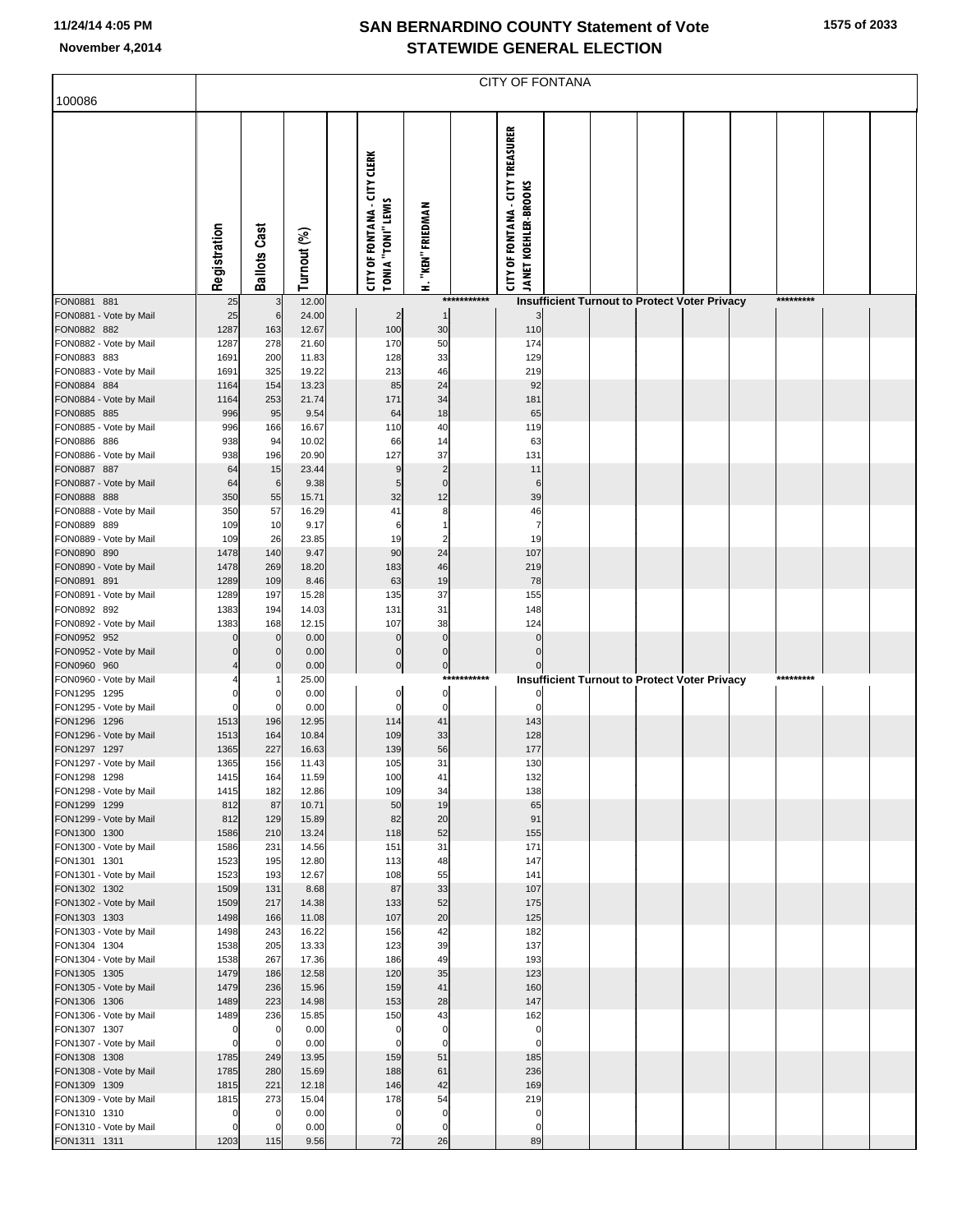| 100086                                 | <b>CITY OF FONTANA</b>        |                     |                |  |                                                           |                            |             |                                                                        |  |  |                                               |  |  |           |  |  |
|----------------------------------------|-------------------------------|---------------------|----------------|--|-----------------------------------------------------------|----------------------------|-------------|------------------------------------------------------------------------|--|--|-----------------------------------------------|--|--|-----------|--|--|
|                                        |                               |                     |                |  |                                                           |                            |             |                                                                        |  |  |                                               |  |  |           |  |  |
|                                        | Registration                  | <b>Ballots Cast</b> | Turnout (%)    |  | <b>CITY OF FONTANA - CITY CLERK</b><br>TONIA "TONI" LEWIS | H. "KEN" FRIEDMAN          |             | <b>CITY OF FONTANA - CITY TREASURER</b><br><b>JANET KOEHLER-BROOKS</b> |  |  |                                               |  |  |           |  |  |
| FON1311 - Vote by Mail                 | 1203                          | 159                 | 13.22          |  | 109                                                       | 34                         |             | 140                                                                    |  |  |                                               |  |  |           |  |  |
| FON1312 1312<br>FON1312 - Vote by Mail | 1084<br>1084                  | 90<br>89            | 8.30<br>8.21   |  | 53<br>59                                                  | 28<br>24                   |             | 73<br>74                                                               |  |  |                                               |  |  |           |  |  |
| FON1313 1313                           | 1623                          | 153                 | 9.43           |  | 94                                                        | 34                         |             | 118                                                                    |  |  |                                               |  |  |           |  |  |
| FON1313 - Vote by Mail<br>FON1314 1314 | 1623<br>1528                  | 174<br>160          | 10.72<br>10.47 |  | 118<br>78                                                 | 44<br>55                   |             | 149<br>119                                                             |  |  |                                               |  |  |           |  |  |
| FON1314 - Vote by Mail                 | 1528                          | 201                 | 13.15          |  | 134                                                       | 42                         |             | 154                                                                    |  |  |                                               |  |  |           |  |  |
| FON1315 1315                           | 1732                          | 140                 | 8.08           |  | 82                                                        | 33                         |             | 102                                                                    |  |  |                                               |  |  |           |  |  |
| FON1315 - Vote by Mail<br>FON1316 1316 | 1732<br>1641                  | 250<br>167          | 14.43<br>10.18 |  | 143<br>102                                                | 65<br>36                   |             | 195<br>116                                                             |  |  |                                               |  |  |           |  |  |
| FON1316 - Vote by Mail                 | 1641                          | 325                 | 19.80          |  | 201                                                       | 73                         |             | 261                                                                    |  |  |                                               |  |  |           |  |  |
| FON1317 1317                           | 196                           | 12                  | 6.12           |  | 5                                                         | $\overline{7}$             |             | 12                                                                     |  |  |                                               |  |  |           |  |  |
| FON1317 - Vote by Mail<br>FON1318 1318 | 196<br>1619                   | 25<br>158           | 12.76<br>9.76  |  | 15<br>95                                                  | 8<br>47                    |             | 21<br>129                                                              |  |  |                                               |  |  |           |  |  |
| FON1318 - Vote by Mail                 | 1619                          | 151                 | 9.33           |  | 97                                                        | 43                         |             | 128                                                                    |  |  |                                               |  |  |           |  |  |
| FON1319 1319                           | 1605                          | 152                 | 9.47           |  | 95                                                        | 43                         |             | 124                                                                    |  |  |                                               |  |  |           |  |  |
| FON1319 - Vote by Mail<br>FON1320 1320 | 1605<br>582                   | 195<br>67           | 12.15<br>11.51 |  | 132<br>34                                                 | 50<br>22                   |             | 165<br>49                                                              |  |  |                                               |  |  |           |  |  |
| FON1320 - Vote by Mail                 | 582                           | 68                  | 11.68          |  | 48                                                        | 15                         |             | 60                                                                     |  |  |                                               |  |  |           |  |  |
| FON1321 1321                           | 868                           | 98                  | 11.29          |  | 61                                                        | 24                         |             | 75<br>81                                                               |  |  |                                               |  |  |           |  |  |
| FON1321 - Vote by Mail<br>FON1322 1322 | 868<br>1211                   | 101<br>124          | 11.64<br>10.24 |  | 60<br>85                                                  | 29<br>24                   |             | 106                                                                    |  |  |                                               |  |  |           |  |  |
| FON1322 - Vote by Mail                 | 1211                          | 134                 | 11.07          |  | 80                                                        | 35                         |             | 108                                                                    |  |  |                                               |  |  |           |  |  |
| FON1323 1323<br>FON1323 - Vote by Mail | 1490<br>1490                  | 182<br>237          | 12.21<br>15.91 |  | 114<br>164                                                | 38<br>49                   |             | 138<br>202                                                             |  |  |                                               |  |  |           |  |  |
| FON1324 1324                           | 1040                          | 106                 | 10.19          |  | 60                                                        | 28                         |             | 80                                                                     |  |  |                                               |  |  |           |  |  |
| FON1324 - Vote by Mail                 | 1040                          | 176                 | 16.92          |  | 122                                                       | 38                         |             | 144                                                                    |  |  |                                               |  |  |           |  |  |
| FON1325 1325<br>FON1325 - Vote by Mail | 1419<br>1419                  | 191<br>167          | 13.46<br>11.77 |  | 119<br>94                                                 | 47<br>48                   |             | 143<br>131                                                             |  |  |                                               |  |  |           |  |  |
| FON1326 1326                           | 1585                          | 203                 | 12.81          |  | 108                                                       | 67                         |             | 147                                                                    |  |  |                                               |  |  |           |  |  |
| FON1326 - Vote by Mail                 | 1585                          | 158                 | 9.97           |  | 95                                                        | 48                         |             | 129                                                                    |  |  |                                               |  |  |           |  |  |
| FON1327 1327<br>FON1327 - Vote by Mail | 1611<br>1611                  | 214<br>222          | 13.28<br>13.78 |  | 126<br>143                                                | 57<br>46                   |             | 169<br>165                                                             |  |  |                                               |  |  |           |  |  |
| FON1328 1328                           | 1508                          | 120                 | 7.96           |  | 84                                                        | 21                         |             | 95                                                                     |  |  |                                               |  |  |           |  |  |
| FON1328 - Vote by Mail                 | 1508                          | 177<br>35           | 11.74          |  | 107                                                       | 40                         |             | 132<br>27                                                              |  |  |                                               |  |  |           |  |  |
| FON1575 1575<br>FON1575 - Vote by Mail | 433<br>433                    | 65                  | 8.08<br>15.01  |  | 16<br>40                                                  | 13<br>13                   |             | 51                                                                     |  |  |                                               |  |  |           |  |  |
| FON1329 1329                           | $\overline{2}$                | $\mathbf{1}$        | 50.00          |  |                                                           |                            | *********** |                                                                        |  |  | Insufficient Turnout to Protect Voter Privacy |  |  | ********* |  |  |
| FON1329 - Vote by Mail<br>FON1330 1330 | $\overline{2}$<br>$\mathbf 0$ | $\mathbf 0$<br>0    | 0.00<br>0.00   |  | $\mathbf 0$<br>$\mathbf 0$                                | $\mathbf 0$<br>$\mathbf 0$ |             | 0                                                                      |  |  |                                               |  |  |           |  |  |
| FON1330 - Vote by Mail                 | $\mathbf 0$                   | $\mathbf 0$         | 0.00           |  | $\Omega$                                                  | $\mathbf 0$                |             | $\mathbf 0$                                                            |  |  |                                               |  |  |           |  |  |
| FON1331 1331                           | 483                           | 49                  | 10.14          |  | 27                                                        | 11                         |             | 32                                                                     |  |  |                                               |  |  |           |  |  |
| FON1331 - Vote by Mail<br>FON1332 1332 | 483<br>148                    | 65<br>17            | 13.46<br>11.49 |  | 45<br>11                                                  | 12<br>$\overline{4}$       |             | 58<br>12                                                               |  |  |                                               |  |  |           |  |  |
| FON1332 - Vote by Mail                 | 148                           | 26                  | 17.57          |  | 15                                                        | $\overline{7}$             |             | 17                                                                     |  |  |                                               |  |  |           |  |  |
| FON1333 1333                           | 437                           | 25                  | 5.72           |  | 16                                                        | 6                          |             | 21                                                                     |  |  |                                               |  |  |           |  |  |
| FON1333 - Vote by Mail<br>FON1334 1334 | 437<br>$\mathbf 0$            | 43<br>$\mathbf 0$   | 9.84<br>0.00   |  | 32<br>$\mathbf 0$                                         | 8<br>$\mathbf 0$           |             | 37<br>$\mathbf 0$                                                      |  |  |                                               |  |  |           |  |  |
| FON1334 - Vote by Mail                 | $\mathbf 0$                   | $\mathbf 0$         | 0.00           |  | $\mathbf{0}$                                              | $\Omega$                   |             | $\mathbf 0$                                                            |  |  |                                               |  |  |           |  |  |
| FON1335 1335                           | 1239                          | 133                 | 10.73          |  | 82                                                        | 29                         |             | 102<br>122                                                             |  |  |                                               |  |  |           |  |  |
| FON1335 - Vote by Mail<br>FON1336 1336 | 1239<br>7                     | 157<br>$\mathbf{1}$ | 12.67<br>14.29 |  | 98                                                        | 33                         | *********** |                                                                        |  |  | Insufficient Turnout to Protect Voter Privacy |  |  | ********* |  |  |
| FON1336 - Vote by Mail                 | $\overline{7}$                | $\mathbf 0$         | 0.00           |  | $\mathbf 0$                                               | $\mathbf 0$                |             | $\overline{0}$                                                         |  |  |                                               |  |  |           |  |  |
| FON1337 1337<br>FON1337 - Vote by Mail | 643<br>643                    | 77<br>72            | 11.98<br>11.20 |  | 50<br>48                                                  | 15<br>14                   |             | 57<br>57                                                               |  |  |                                               |  |  |           |  |  |
| FON1360 1360                           | 1407                          | 146                 | 10.38          |  | 89                                                        | 44                         |             | 122                                                                    |  |  |                                               |  |  |           |  |  |
| FON1360 - Vote by Mail                 | 1407                          | 150                 | 10.66          |  | 99                                                        | 31                         |             | 116                                                                    |  |  |                                               |  |  |           |  |  |
| FON1361 1361<br>FON1361 - Vote by Mail | 1459<br>1459                  | 178<br>175          | 12.20<br>11.99 |  | 111<br>118                                                | 52<br>36                   |             | 149<br>151                                                             |  |  |                                               |  |  |           |  |  |
| FON1362 1362                           | 1502                          | 170                 | 11.32          |  | 103                                                       | 42                         |             | 122                                                                    |  |  |                                               |  |  |           |  |  |
| FON1362 - Vote by Mail                 | 1502                          | 181                 | 12.05          |  | 114                                                       | 50                         |             | 143                                                                    |  |  |                                               |  |  |           |  |  |